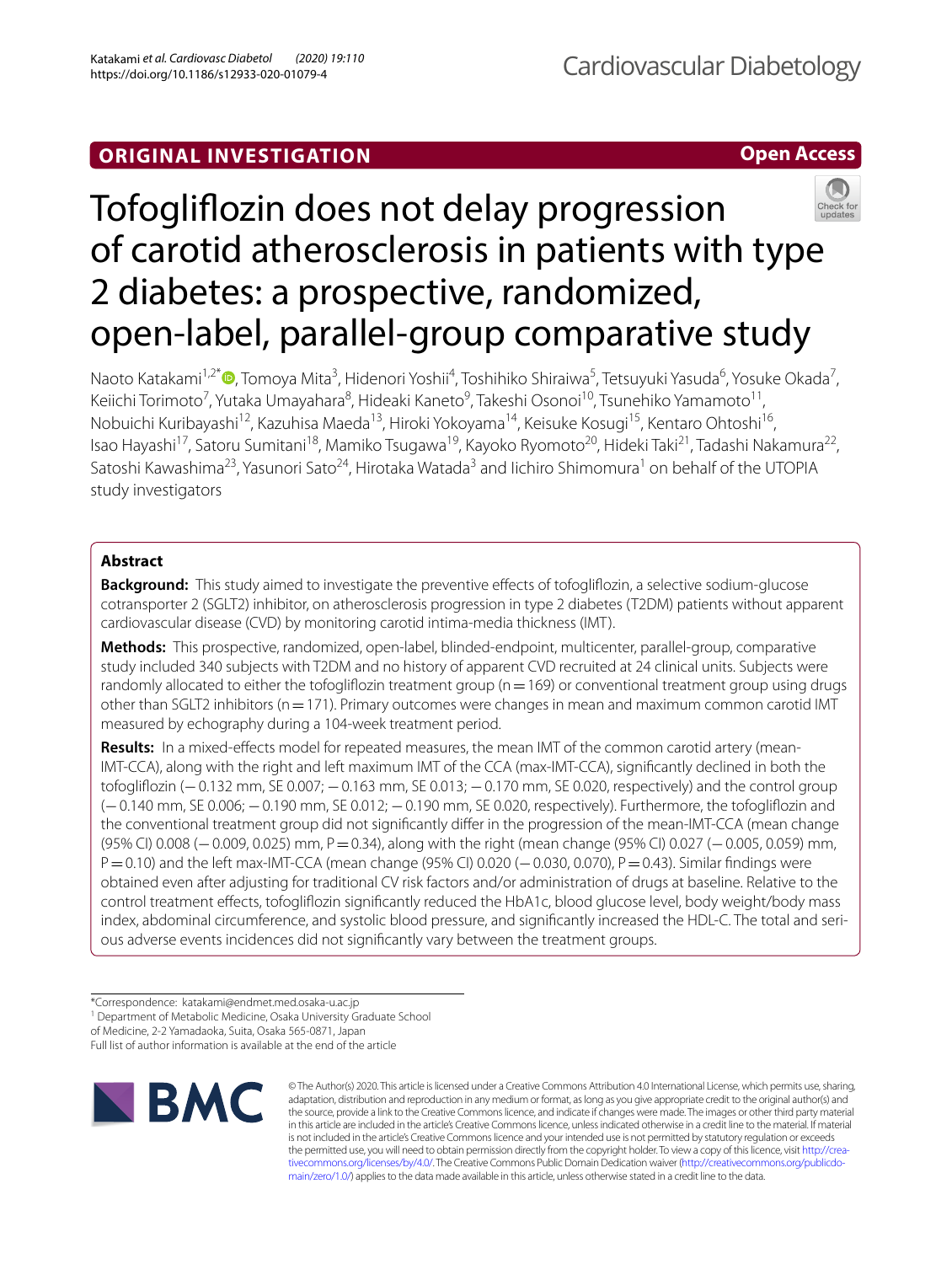**Conclusions/interpretation:** No IMT changes were observed between the tofoglifozin and the conventional treatment groups. However, tofoglifozin is a safe and efective treatment option for managing primary CVD risk factors in this population.

*Clinical Trial Registration* UMIN000017607 [\(https://www.umin.ac.jp/icdr/index.html](https://www.umin.ac.jp/icdr/index.html)).

**Keywords:** Atherosclerosis, Diabetes, Intima-media thickness, SGLT2 inhibitor, Tofoglifozin

## **Background**

Sodium-glucose cotransporter 2 (SGLT2) inhibitors are antidiabetic agents that lower blood glucose levels by promoting urinary glucose excretion. Their risk of causing hypoglycemia, which is linked to increased cardiovascular (CV) events  $[1-3]$  $[1-3]$  $[1-3]$  $[1-3]$  $[1-3]$ , is low since their mode of action is independent of insulin secretion. SGLT2 inhibitors are known to diminish various CV risk factors by reducing visceral adipose tissue, body weight, and blood pressure, improving the blood lipid profle, and generating a reno-protective efect independent of the glycemic efects [\[4](#page-13-2), [5](#page-13-3)]. Because SGLT2 inhibitors have a pleiotropic antiatherogenic efect, they are expected to attenuate the progression of atherosclerosis, and therefore, to protect against CV events.

Clinical trials in patients with type 2 diabetes mellitus (T2DM) showed that SGLT2 inhibitors, such as empaglifozin and canaglifozin, signifcantly reduced the primary outcome, a composite of death from CV causes, nonfatal myocardial infarction, and nonfatal stroke, compared to that of placebo [[6,](#page-13-4) [7\]](#page-13-5). However, although worsening heart failure was decreased, these treatments failed to reduce atherothrombotic events, such as myocardial infarction and stroke  $[5-9]$  $[5-9]$ . Thus, clinical evidence of the anti-atherosclerotic efect of SGLT2 inhibitors remains to be established. Furthermore, to our knowledge, only very few clinical trials have investigated whether SGLT2 inhibitors protect against atherosclerosis in subjects with T2DM but no apparent cardiovascular disease (CVD)  $[10]$  $[10]$ .

Tofoglifozin, an SGLT2 inhibitor that has been clinically used in Japan since 2014, is associated with favorable metabolic efects, including improved glycemic control and serum lipid profle, along with decreased body weight, visceral adipose tissue, and blood pressure [[11,](#page-13-8) [12](#page-13-9)]. Tofoglifozin has the highest selectivity of all clinically developed inhibitors with 2900-fold greater selectivity for SGLT2 than SGLT1 [[13\]](#page-13-10), which may contribute to the relatively low incidence of adverse events including hypoglycemia, compared to that of other SGLT2 inhibitors [\[14](#page-14-0)]. Moreover, among all SGLT2 inhibitors, tofoglifozin has the shortest half-life with a urinary excretion rate of more than 80% within 12 h after administration. Morning tofoglifozin administration reportedly reduces the risk of nocturnal hypoglycemia because its efects almost disappear by nighttime [\[15](#page-14-1)].

In patients with T2DM, a progressive thickening of the carotid artery intima-media is considered a CVD surrogate marker  $[16]$  $[16]$  used for evaluating the effects of various interventions on the progression of atherosclerosis [[17–](#page-14-3)[24\]](#page-14-4). Our randomized controlled trial investigated the preventive efects of tofoglifozin on the progression of intima-media thickness (IMT) in patients with apparent CVD-free T2DM.

## **Methods**

## **Study design**

The Study of Using Tofogliflozin for Possible better Intervention against Atherosclerosis for type 2 diabetes patients (UTOPIA) trial was a multicenter prospective, randomized (1:1), open-label, blinded-endpoint (PROBE) study, as described previously  $[25]$ . This study is registered in the University Hospital Medical Information Network Clinical Trials Registry (UMIN-CTR), a nonproft organization in Japan, and meets the requirements of the International Committee of Medical Journal Editors (UMIN000017607).

#### **Study population**

Japanese subjects with T2DM who periodically attended the outpatient diabetes clinics of 24 institutions in Japan (Additional fle [1](#page-12-0): Material S1) were asked to participate in this study, as described in detail previously [\[25](#page-14-5)]. The inclusion criteria were as follows:  $(1)$  Japanese with T2DM and inadequate glycemic control (HbA1c≥6% but<9%), along with the inability to achieve the blood glucose level stated in the Diabetes Treatment Guideline of 2014–2015 despite being on drugs—except SGLT2 inhibitors—with diet and physical therapy, on diet and physical therapy without being on drugs for at least 12 weeks, or on SGLT2 inhibitors in the past but without them for at least 12 weeks before signing the consent form, (2) without changes (including new prescriptions) in the antidiabetic, antithrombotic, antihypertensive medication, or a therapeutic agent for dyslipidemia management for at least 12 weeks before signing the consent form, (3) age 30–74 at the time of giving consent, and (4) able to provide informed consent. Furthermore, the following exclusion criteria were applied: (1) type 1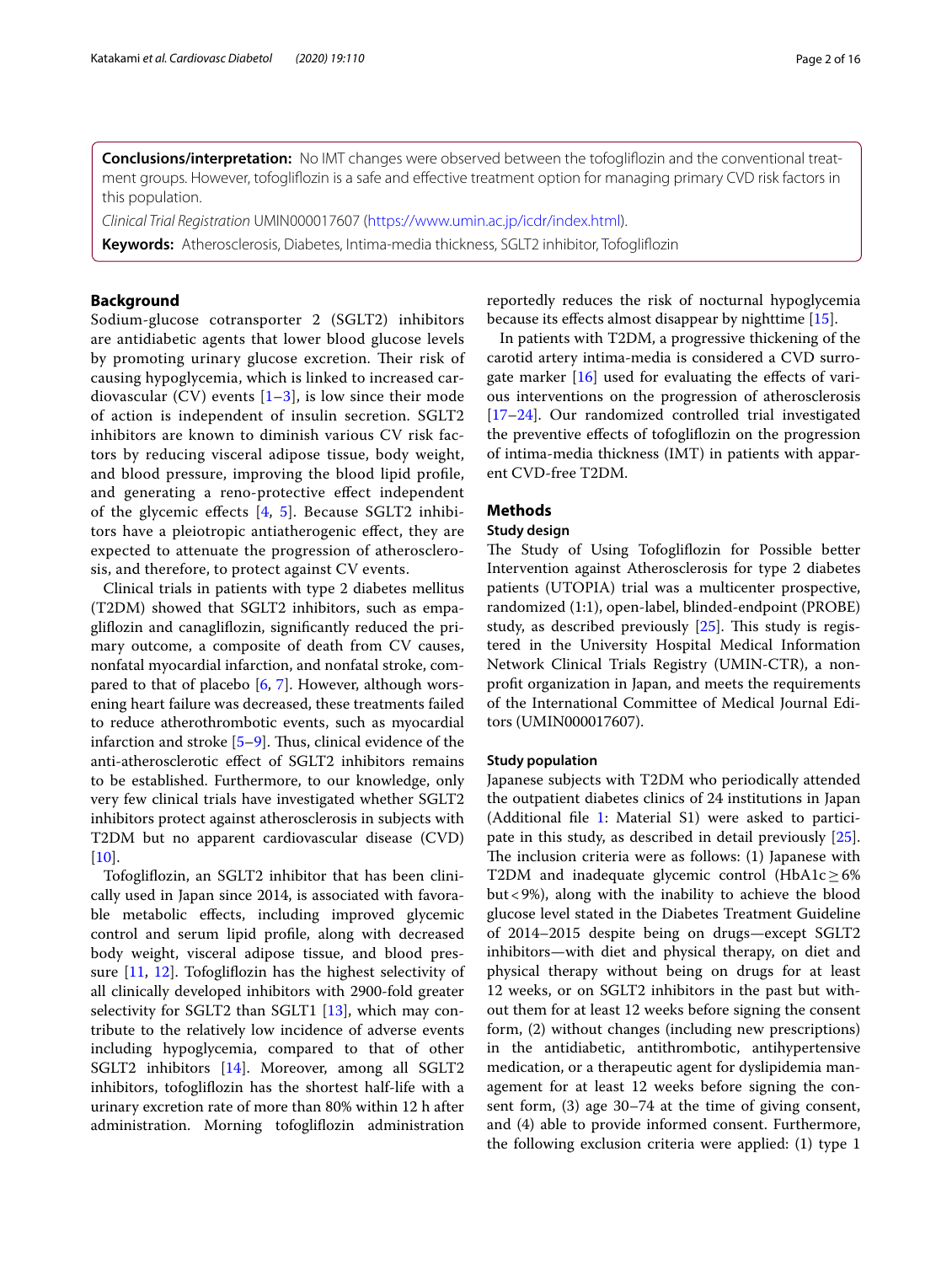or secondary diabetes, (2) in the perioperative period or with a serious infection or injury, (3) a history of myocardial infarction, angina, stroke, or cerebral infarction, (4) severe renal dysfunction (estimated glomerular fltration rate (eGFR) of < 30 mL/min/1.73  $m<sup>2</sup>$ ) or end-stage renal failure (eGFR < 15 ml/min/1.73 m<sup>2</sup>, i.e., dialysis or renal transplantation is required), (5) serious liver functional impairment (aspartate aminotransferase  $\geq 100$  U/L), (6) moderate to severe heart failure (class 3 or worse based on the New York Heart Association Functional Classifcation), (7) urinary tract or genital infection, (8) pregnant, possibly pregnant, nursing, or planning to conceive a child, (9) history of hypersensitivity to the study drug, (10) present or past history of a malignant tumor (exceptions: patients not on medication for malignant tumor and no recurrence of the disease so far without recurrence risks during this study were allowed to participate), (11) prohibited to use tofoglifozin, (12) other ineligibility determined by an investigator.

The subjects were screened consecutively, and patients who met the above eligibility criteria were asked to participate in our study. All patients who agreed to participate were included in the study. The protocol was approved by the Osaka University Clinical Research Review Committee and the institutional review board of each participating institution in compliance with the Declaration of Helsinki and current legal regulations in Japan. Written informed consent was obtained from all participants after a full explanation of the study.

#### **Randomization and study intervention**

Patient registration was performed at the administration office of the UTOPIA trial via the internet; once enrolled, the subjects were randomly and equally assigned to a tofoglifozin treatment group or a conventional treatment group using drugs other than SGLT2 inhibitors. The randomization was performed using a dynamic balancing minimization method based on insulin use/non-use, age, and sex. Assignments were made by the electronic data capturing system using computer-generated random numbers and minimization software for group allocation. The computer programs for analyses were developed and run by biostatisticians, following the prespecifed statistical analysis plan. Neither patients nor investigators were masked to treatment group assignment.

Treatment was continued to achieve the target value specifed in the Japanese treatment guide for diabetes [[26\]](#page-14-6) (generally an HbA1c<7.0%) in all patients. In the conventional treatment group, either the current therapy dosage was increased or a concomitant oral glucoselowering drug (excluding any other SGLT2 inhibitor) was added 12 weeks following randomization. In the tofoglifozin group, 20 mg tofoglifozin once daily was started in addition to ongoing therapy. However, the addition of an alternative antidiabetic agent (excluding another SGLT2 inhibitor) was permitted 12 weeks after randomization. In the case of hypoglycemia, the dosage of the concomitant oral glucose-lowering drug was titrated. The use of antihyperlipidemic and antihypertensive drugs was allowed during the study.

#### **Observation items and schedule**

The study period was 104 weeks following patient registration (registration period: January to November 2016). All randomized participants were followed until the scheduled study end regardless of adherence to or discontinuation of study medication for any reason. Clinical outcomes, adherence, and adverse events were confrmed, and clinical and biochemical data were collected at 0, 26, 52, 78, and 104 weeks after randomization.

#### **Study outcomes**

Primary study outcomes were the changes in mean IMT of the common carotid artery (mean-IMT-CCA) and maximum IMT of the CCA (max-IMT-CCA) during the 104-week treatment period measured by carotid arterial echography. The most primary outcome of this study was preliminarily defned as the change in the mean derived from the left- and right-side mean-IMT-CCA values. Investigations were conducted at the beginning of the study and at 52 and 104 weeks.

## **Measurement of carotid IMT**

Ultrasonography scans of the carotid artery based on the guideline of the Japan Society of Ultrasonics in Medicine [[27\]](#page-14-7) were performed by expert sonographers specifcally trained to perform the prescribed study examination. To avoid inter-sonographer variability, each participant was examined by the same sonographer with the same equipment (high-resolution B-mode ultrasound scanner equipped with a high-frequency [>7.5 MHz] linear transducer with a limit of detection of  $< 0.1$  mm) throughout all the visits. Scanning of the extracranial CCA, the carotid sinus, and the internal carotid artery in the neck was performed bilaterally in at least three diferent longitudinal projections as well as transverse projections, and the site of greatest thickness, including plaque lesions, was sought along the arterial walls. The IMT was measured as the distance between two parallel echogenic lines corresponding to the vascular lumen and the adventitial layer.

To avoid inter-reader variability, all scans were electronically stored and sent to the central office (IMT Evaluation Committee, Osaka, Japan) for reading by a single experienced reader unaware of the subjects' clinical characteristics in a random order using automated digital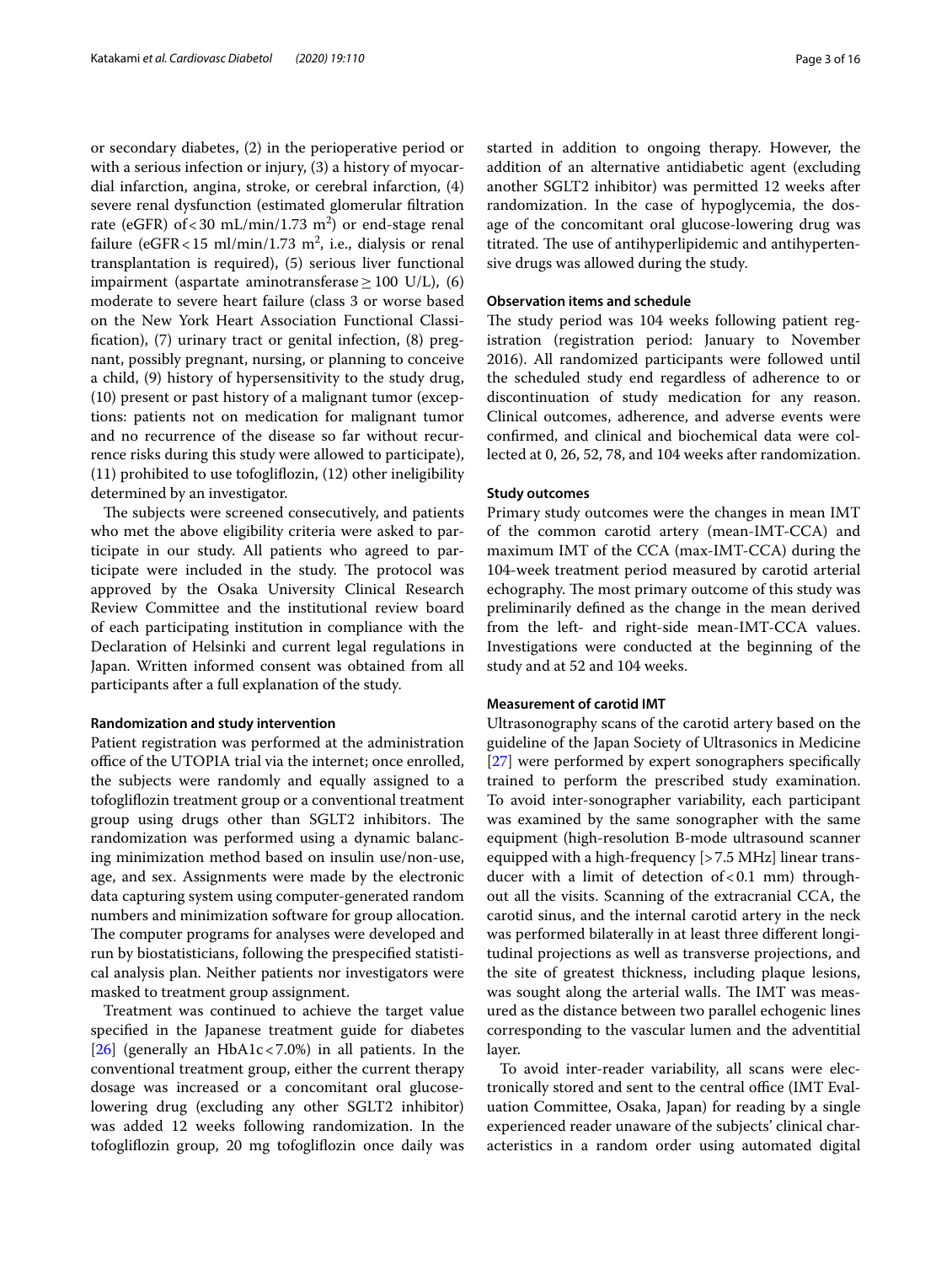edge-detection software (Intimascope; MediaCross, Tokyo, Japan) [\[28\]](#page-14-8). The software system averaged about 200 points of IMT values in the segment 2 cm proximal to the dilation of the carotid sinus (mean-IMT-CCA). In addition, the maximum thicknesses of the intima and media layers, including the plaque lesions, in the common carotid arteries (max-IMT-CCA) were captured separately. The same systematic procedures for analyzing carotid IMT were used in our previous studies [\[21](#page-14-9), [22\]](#page-14-10). Reproducibility analysis of replicate measurements in the randomly selected 20 subjects yielded absolute mean differences of  $0.02 \pm 0.01$  and  $0.01 \pm 0.01$  for mean-IMT-CCA and max-IMT-CCA, respectively. The intraobserver coefficients of variation for the measurements of mean-IMT-CCA and max-IMT-CCA were 1.1% and 0.7%, respectively.

## **Biochemical tests**

Blood samples were collected after overnight fasting. Serum lipids (total cholesterol, high-density lipoprotein-cholesterol, low-density lipoprotein-cholesterol, triglycerides), HbA1c (National Glycohemoglobin Standardization Program), glucose, insulin, and creatinine were measured with standard techniques. Measurements of highly sensitive C-reactive protein were outsourced to a private laboratory (SRL Laboratory, Tokyo). Urinary albumin excretion (UAE) was measured by the improved bromocresol purple method using a spot urine sample. The estimated glomerular filtration rate (eGFR) was calculated using the following formula: eGFR (ml/min per  $(1.73 \text{ m}^2) = 194 \times \text{age} - 0.287 \times \text{serum}$  creatinine − 0.1094  $(\times 0.739$  for females) [[29\]](#page-14-11).

#### **Safety evaluation**

All adverse events (AEs) were recorded during the study, as described in the Additional fle [1.](#page-12-0)

## **Sample size**

The progression of carotid IMT in diabetic patients is considered to be  $0.034 \pm 0.054$  mm/year (mean  $\pm$  standard deviation [SD]), and a 1% improvement in the HbA1c value is associated with a 0.02 mm/year improvement in IMT [[30\]](#page-14-12). Therefore, during a 2-year observation period, the registration of at least 310 patients was required to obtain 90% power to detect a diference of 0.04 mm in IMT between the two treatment groups assuming an SD of 0.108 mm for individual diferences, which was presumed to be common in both groups, and a 0.05 level of significance. The dropout and/or study discontinuation rate during the 2-year observation period was assumed to be 10%. According to this calculation, the target number of enrolled patients was set at 340 (170 per group) for the 2-year registration period.

#### **Statistical analysis**

All allocated participants, except those without any IMT measurements during the observation period, were analyzed regardless of adherence using an intent-to-treat approach. Analyses of the efficacy were performed on the full dataset using the intent-to-treat approach principle and secondarily using the per-protocol set. Primary analysis was performed using the mixed-efects model for repeated measures with treatment group, time (week), interactions between treatment group and time (week), age, sex, use of insulin at baseline, and baseline IMT as fxed efects; an unstructured covariate was used to model the covariance of within-subject variability. The sensitivity analysis assessed diferences in delta change in IMT from baseline between two groups using analysis of covariance (ANCOVA) models that included treatment group, age, sex, baseline IMT, systolic blood pressure, and administration of statin. For the occurrence of cardiovascular events as one of the secondary outcomes, the time to onset was analyzed using a log-rank test and the Cox proportional hazard model.

Baseline and follow-up group comparisons were performed with Student's *t* test or Wilcoxon rank-sum test for continuous variables and Fisher's exact test or Chi square test for categorical variables. Changes from baseline to treatment visits were assessed with a one-sample t-test and Wilcoxon signed-rank test within the group. The frequency and proportion of patients reporting AEs were derived from each treatment group and compared between the two treatment groups using Fisher's exact test. All statistical tests were two-sided with a 5% signifcance level. All analyses were performed using the SAS software version 9.4 (SAS Institute, Cary, NC).

### **Role of the funding source**

The sponsor had no role in study design, data collection, data analysis, data interpretation, or writing of the report. The corresponding author had full access to all the data in the study and had fnal responsibility for the decision to submit for publication.

#### **Results**

## **Study population**

Between January 12, 2016, and November 25, 2016, 340 participants were randomly allocated to either the tofogliflozin group  $(n=169)$  or the conventional treatment group  $(n=171)$ . After excluding 1 patient from further analysis because of no data for the primary endpoint, 169 and 170 patients of the tofoglifozin group and the conventional treatment group were included in the full analysis set, respectively. Among the study subjects, 140 of the tofoglifozin group and 146 of the conventional treatment group completed the allocated treatment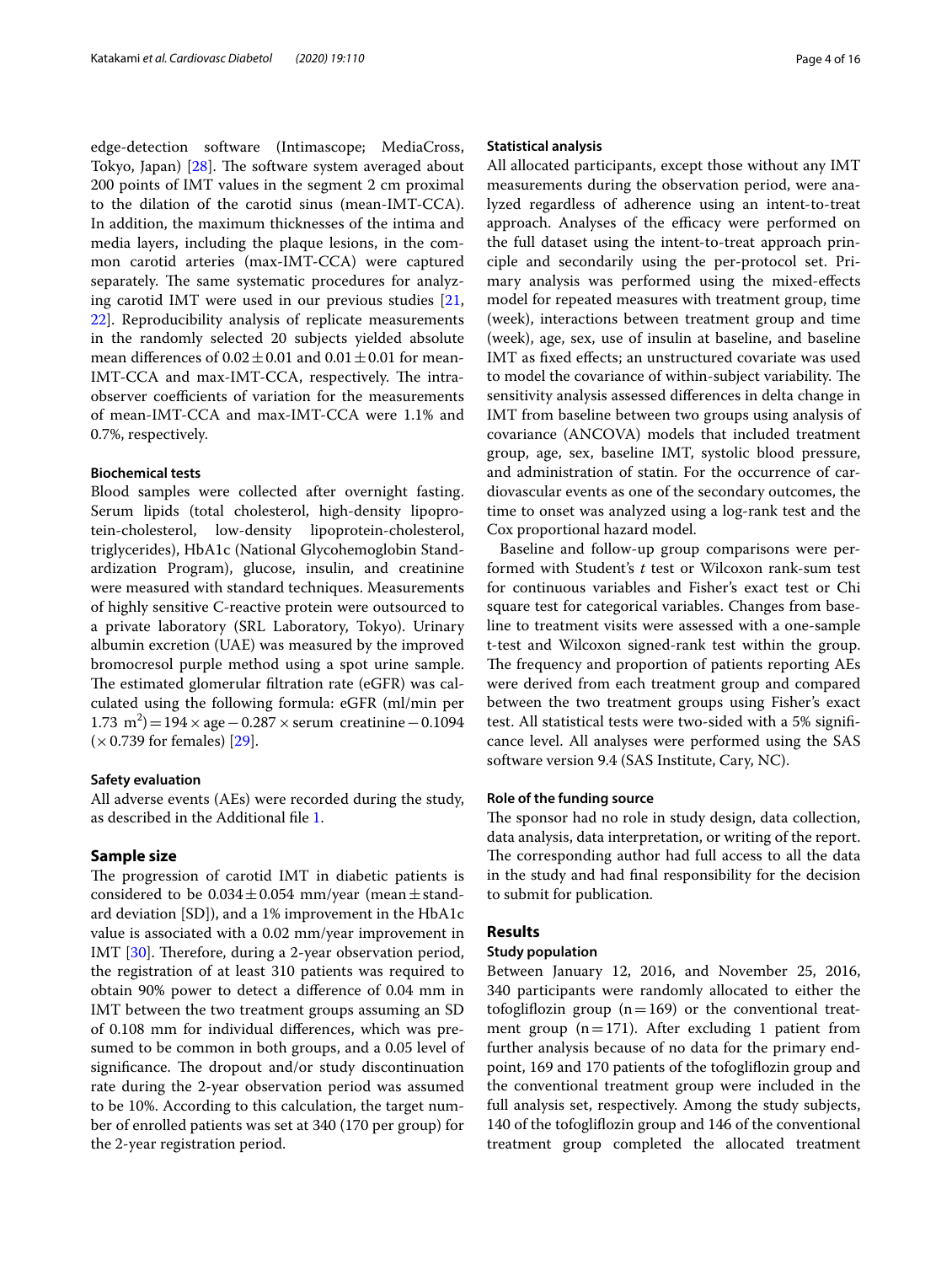regimen with the fnal patient visit on February 26, 2019 (Fig. [1\)](#page-4-0). There were no significant differences in baseline characteristics between the two groups (Table [1](#page-5-0)).

## **Carotid intima‑media thickness**

For 104 weeks, both tofoglifozin and conventional treatment signifcantly reduced the mean-IMT-CCA and the right and left max-IMT-CCA values relative to the respective baseline values (Table [2\)](#page-6-0). In a mixed-efects model for repeated measures, there were no signifcant diferences in the progression in the mean-IMT-CCA and the right and left max-IMT-CCA (i.e., primary endpoints of the study) between the tofoglifozin and the conventional treatment group (Table [2\)](#page-6-0). Similar fndings were obtained even after adjusting the mixed-efects models for traditional CV risk factors and/or administration of drugs, including hypoglycemic agents, antihypertensive agents, statin, and antiplatelets at baseline (Table [3\)](#page-6-1). Moreover, ANCOVA models that included treatment group, age, sex, use of insulin, baseline IMT, systolic blood pressure, and administration of statins

produced fndings that resembled those generated by the mixed-efects models (Additional fle [1](#page-12-0): Table S1).

#### **Glucose metabolism and other parameters**

Within 104 weeks, tofoglifozin treatment, but not conventional treatment, signifcantly reduced HbA1c and fasting blood glucose levels relative to baseline. The improvements (value at study end—value at baseline) in HbA1c (−0.3±0.8% vs. 0.1±0.7%, P<0.001) and fasting blood glucose  $(-0.7 \pm 1.9 \text{ mmol/l vs. } 0.1 \pm 1.8 \text{ mmol/l},$ P<0.001) were significantly better in the tofogliflozin group than in the conventional group. The serum C-peptide level was also signifcantly decreased in the tofoglifozin group but not in the conventional group  $(Table 4).$  $(Table 4).$  $(Table 4).$ 

Tofoglifozin treatment, but not conventional treatment, signifcantly reduced the body mass index (BMI), waist circumference, and systolic and diastolic blood pressure relative to baseline. Improvements during observation period in BMI  $(-1.0 \pm 1.4 \text{ kg})$ m<sup>2</sup> vs.  $-0.2 \pm 1.8$  kg/m<sup>2</sup>, P < 0.001), waist circumference  $(-1.2 \pm 6.0 \text{ cm} \text{ vs. } 1.5 \pm 4.3 \text{ cm}, \text{ P} < 0.001)$ ,

<span id="page-4-0"></span>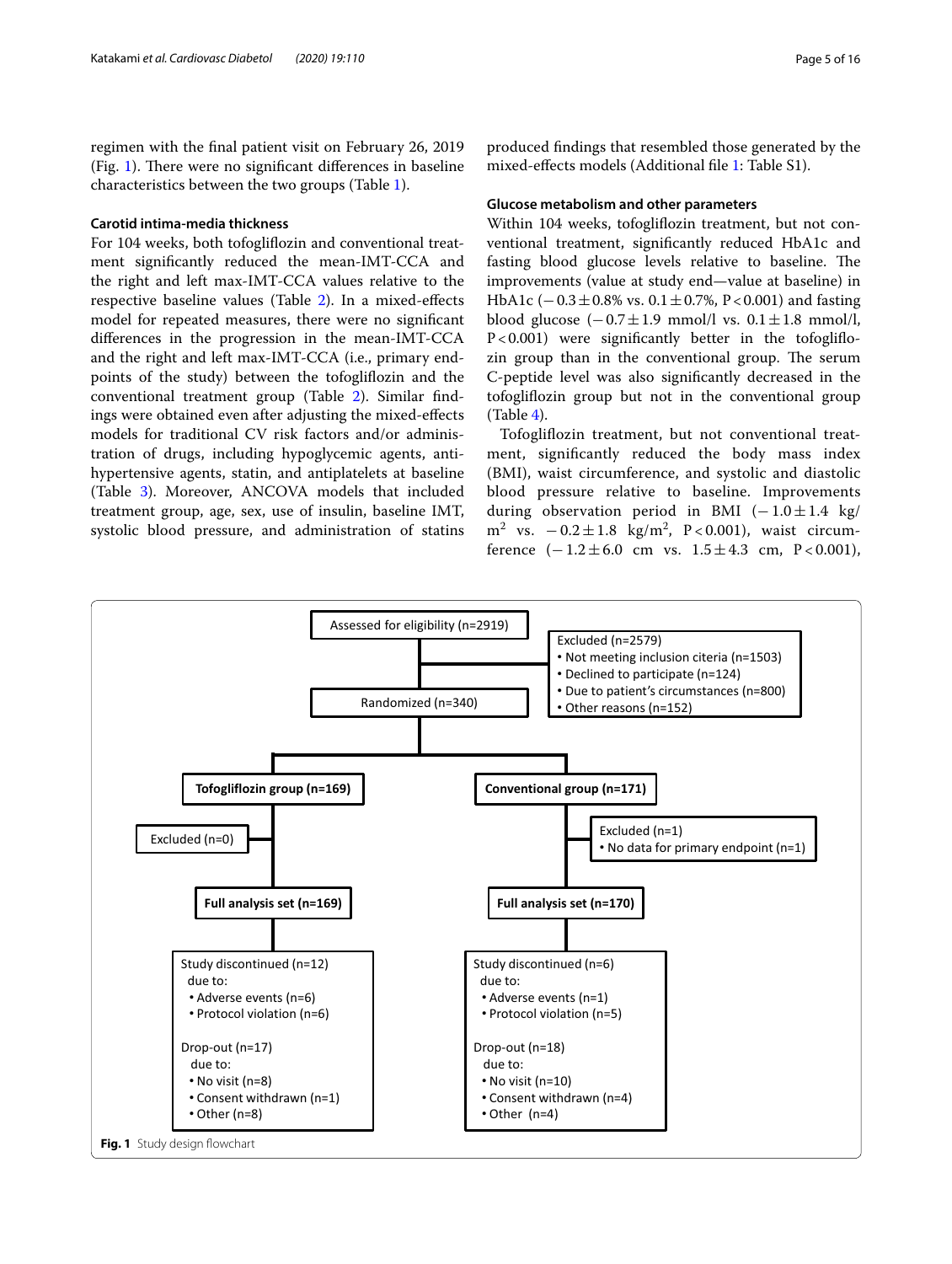## <span id="page-5-0"></span>**Table 1 Clinical characteristics of patients in both treatment groups**

| <b>Parameters</b>                        | <b>Tofogliflozin group</b> | Conventional group | P value |
|------------------------------------------|----------------------------|--------------------|---------|
| Sex (males) (%)                          | 99 (58.6)                  | 99 (58.2)          | 1.00    |
| Age (years)                              | $61.3 \pm 9.3$             | $60.9 \pm 9.7$     | 0.66    |
| Current smoking                          | 38 (22.6)                  | 29 (17.1)          | 0.22    |
| Hypertension                             | 88 (52.1)                  | 105(61.8)          | 0.08    |
| Dyslipidemia                             | 107(63.3)                  | 122 (71.8)         | 0.11    |
| Duration of diabetes (years)             | $12.1 \pm 8.4$             | $12.5 \pm 8.3$     | 0.65    |
| Diabetic retinopathy                     | 28 (16.8)                  | 33 (19.5)          | 0.51    |
| Diabetic nephropathy                     | 48 (28.4)                  | 53 (31.2)          | 0.58    |
| Use of glucose-lowering agents           | 153 (90.5)                 | 152 (89.4)         | 0.86    |
| Metformin                                | 91 (53.8)                  | 100 (58.8)         | 0.38    |
| Sulfonylurea                             | 38 (22.5)                  | 43 (25.3)          | 0.61    |
| Glinides                                 | 10(5.9)                    | 10(5.9)            | 1.00    |
| Thiazolidinediones                       | 18 (10.7)                  | 23 (13.5)          | 0.51    |
| a-Glucosidase inhibitor                  | 24 (14.2)                  | 25 (14.7)          | 1.00    |
| DPP-4 inhibitors                         | 75 (44.4)                  | 95 (55.9)          | 0.039   |
| GLP-1 R agonists                         | 23 (13.6)                  | 12(7.1)            | 0.05    |
| Insulins                                 | 35 (20.7)                  | 37 (21.8)          | 0.89    |
| Use of antihypertensive drugs            | 79 (46.7)                  | 95 (55.9)          | 0.10    |
| Angiotensin-converting enzyme inhibitors | 3(1.8)                     | 5(2.9)             | 0.72    |
| Angiotensin II receptor blockers         | 63(37.3)                   | 83 (48.8)          | 0.037   |
| Direct renin inhibitor                   | 2(1.2)                     | 0(0.0)             | 0.25    |
| Calcium channel blocker                  | 47 (27.8)                  | 54 (31.8)          | 0.48    |
| Diuretic drugs                           | 8(4.7)                     | 14(8.2)            | 0.27    |
| a-Adrenergic receptor antagonist         | 2(1.2)                     | 0(0.0)             | 0.25    |
| β-Adrenergic receptor antagonist         | 3(1.8)                     | 3(1.8)             | 1.00    |
| Others                                   | 5(3.0)                     | 10(5.9)            | 0.29    |
| Use of lipid-lowering agents             | 82 (48.5)                  | 99 (58.2)          | 0.08    |
| <b>Statins</b>                           | 73 (43.2)                  | 83 (48.8)          | 0.33    |
| Ezetimibe                                | 10(5.9)                    | 11(6.5)            | 1.00    |
| Resins                                   | 0(0.0)                     | 1(0.6)             | 1.00    |
| Fibrates                                 | 8(4.7)                     | 6(3.5)             | 0.60    |
| Use of antithrombotic agents             | 17(10.1)                   | 15(8.8)            | 0.71    |
| Antiplatelet agents                      | 15 (8.9)                   | 11(6.5)            | 0.42    |
| Anticoagulants                           | 2(1.2)                     | 4(2.4)             | 0.68    |
| Others                                   | 0(0.0)                     | 0(0.0)             |         |

Data are presented as number (%) of patients or mean  $\pm$  SD values

and systolic blood pressure  $(-5.3 \pm 16.3 \text{ mmHg vs.})$  $0.5 \pm 18.0$  mmHg, P = 0.004) were significantly larger in the tofoglifozin group than in the conventional group (Table [4\)](#page-7-0). Tofoglifozin treatment, but not conventional treatment, signifcantly increased HDL-C levels relative to baseline within 26, 52, and 78 weeks, and the HDL-C levels at these examination points were signifcantly improved by tofoglifozin treatment than by conventional treatment. Although the total cholesterol levels from each examination week did not signifcantly vary,

the reductions relative to baseline values tended to be larger in the conventional group (Table [4](#page-7-0)).

The eGFRs significantly decreased in both groups during the study. UAE signifcantly increased in the conventional group but tended to decrease in the tofoglifozin group, and the UAE level change was signifcantly greater in the conventional group than in the tofoglifozin group (Table [5](#page-8-0)).

Serum adiponectin levels signifcantly increased during the observation period in both groups, but its increase was more signifcant in the tofoglifozin group than in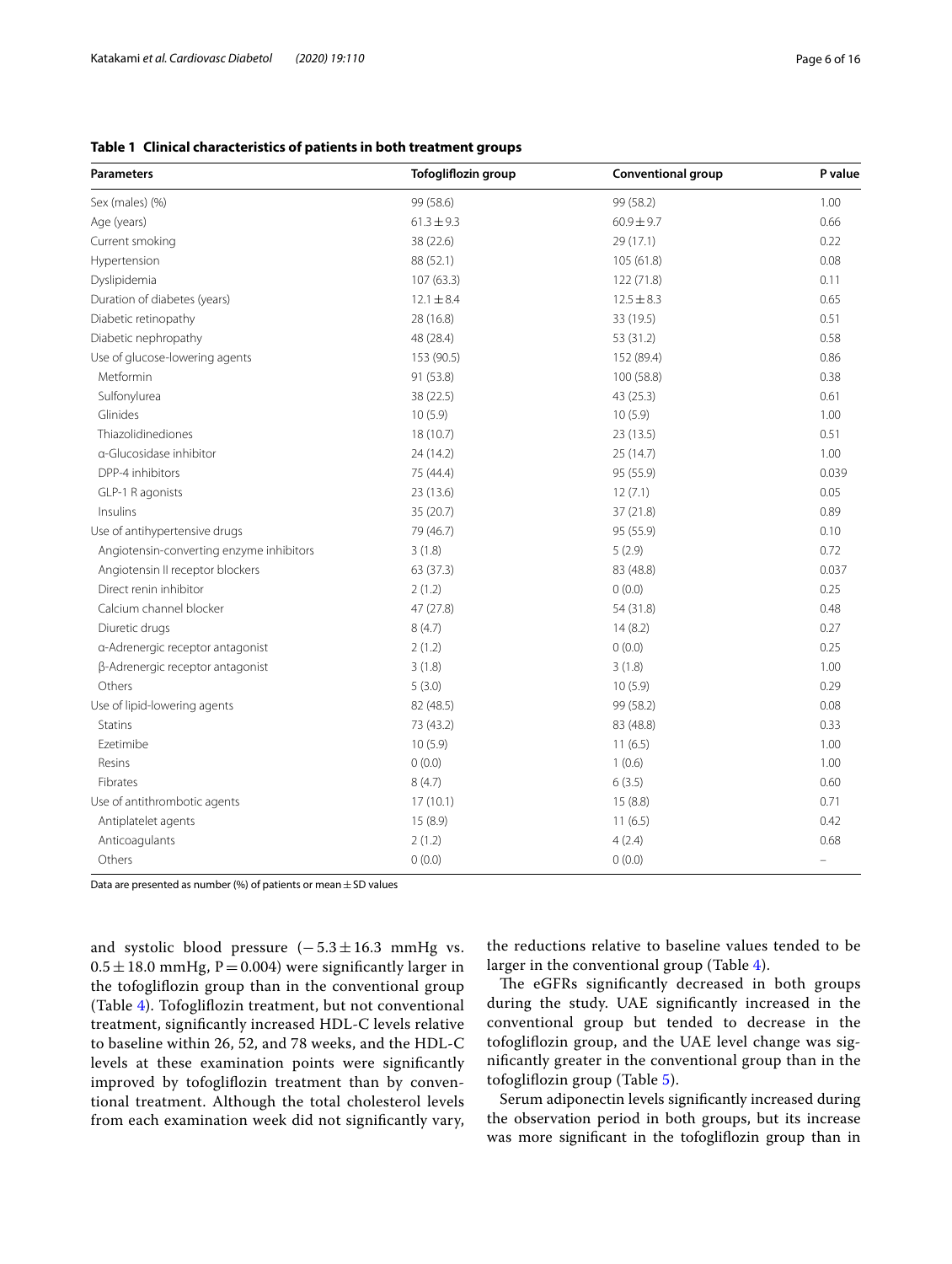|                            | Tofogliflozin group       | Conventional group        | Treatment effect (tofogliflozin-conventional<br>treatment) (mean change; 95%CI), P value | P value<br>between groups |
|----------------------------|---------------------------|---------------------------|------------------------------------------------------------------------------------------|---------------------------|
| Common mean IMT            |                           |                           |                                                                                          |                           |
| Baseline (mm)              | $0.87 \pm 0.16$ (n = 169) | $0.87 \pm 0.16$ (n = 170) |                                                                                          | 0.93                      |
| Week 52 (mm)               | $0.78 \pm 0.14$ (n = 155) | $0.78 \pm 0.14$ (n = 160) |                                                                                          | 0.90                      |
| Week 104 (mm)              | $0.74 \pm 0.14$ (n = 152) | $0.73 \pm 0.14$ (n = 149) |                                                                                          | 0.58                      |
| Week 52 (mean change; SE)  | $-0.082(0.006)$ §         | $-0.083(0.005)$ §         | $0.001 (-0.012, 0.014)$ , P = 0.89                                                       |                           |
| Week 104 (mean change; SE) | $-0.132(0.007)$ §         | $-0.140(0.006)$ §         | $0.008$ ( $-0.009$ , 0.025), $P = 0.34$                                                  |                           |
| Right maximum IMT          |                           |                           |                                                                                          |                           |
| Baseline (mm)              | $1.05 \pm 0.29$ (n = 169) | $1.06 \pm 0.25$ (n = 169) |                                                                                          | 0.76                      |
| Week 52 (mm)               | $0.96 \pm 0.28$ (n = 155) | $0.95 \pm 0.23$ (n = 159) |                                                                                          | 0.75                      |
| Week 104 (mm)              | $0.91 \pm 0.30$ (n = 152) | $0.88 \pm 0.21$ (n = 148) |                                                                                          | 0.41                      |
| Week 52 (mean change; SE)  | $-0.107(0.012)$ §         | $-0.119(0.011)$ §         | $0.013 (-0.015, 0.040)$ , P = 0.37                                                       |                           |
| Week 104 (mean change; SE) | $-0.163(0.013)$ §         | $-0.190(0.012)$ §         | $0.027$ (-0.005, 0.059), P = 0.10                                                        |                           |
| Left maximum IMT           |                           |                           |                                                                                          |                           |
| Baseline (mm)              | $1.13 \pm 0.37$ (n = 169) | $1.12 \pm 0.37$ (n = 169) |                                                                                          | 0.79                      |
| Week 52 (mm)               | $1.01 \pm 0.34$ (n = 155) | $1.01 \pm 0.33$ (n = 159) |                                                                                          | 0.95                      |
| Week 104 (mm)              | $0.96 \pm 0.38$ (n = 152) | $0.93 \pm 0.31$ (n = 148) |                                                                                          | 0.45                      |
| Week 52 (mean change; SE)  | $-0.117(0.018)$ §         | $-0.108(0.018)$ §         | $-0.009$ ( $-0.053$ , 0.036), $P = 0.70$                                                 |                           |
| Week 104 (mean change; SE) | $-0.170(0.020)$ §         | $-0.190(0.020)$ §         | $0.020$ ( $-0.030$ , 0.070), $P = 0.43$                                                  |                           |

## <span id="page-6-0"></span>**Table 2 Efects of tofoglifozin on intima-media thickness**

Data are presented as mean ± SD, unless stated otherwise. Comparisons of IMT values during treatment with those at baseline were performed using a one-sample t-test based on the mixed-effects model for repeated measures. \*P<0.05, <sup>#</sup>P<0.01, §P<0.001. Differences in IMT between groups at each point were analyzed using Student's t-test. Diferences in delta change in IMT from baseline to week 52 and 104 between groups at each point (Treatment efect) were analyzed with the mixedefects model for repeated measures. Treatment group, week, interactions between treatment group and week, age, sex, use of insulin at baseline, and baseline IMT were included as fxed efects. IMT, intima-media thickness

## <span id="page-6-1"></span>**Table 3 Efects of tofoglifozin on intima-media thickness of common carotid arteries after adjusting for traditional CV risk factors and/or administration of drugs**

|                   | Model 1                      | Model 2                      | Model 3                      | Model 4                      |
|-------------------|------------------------------|------------------------------|------------------------------|------------------------------|
| Common mean IMT   |                              |                              |                              |                              |
| Week 52           | $0.003 (-0.013, 0.018)$      | $0.001 (-0.014, 0.017)$      | $0.002 (-0.014, 0.018)$      | $0.002 (-0.014, 0.017)$      |
| Week 104          | $0.008 (-0.012, 0.028)$      | $0.007 (-0.013, 0.027)$      | $0.008 (-0.012, 0.028)$      | $0.007 (-0.013, 0.027)$      |
| Right maximum IMT |                              |                              |                              |                              |
| Week 52           | $0.022 (-0.010, 0.054)$      | $0.019 (-0.013, 0.051)$      | $0.021 (-0.011, 0.053)$      | $0.021 (-0.011, 0.053)$      |
| <b>Week 104</b>   | $0.030 (-0.007, 0.066)$      | $0.027 (-0.010, 0.063)$      | $0.028 (-0.008, 0.065)$      | $0.029 (-0.007, 0.065)$      |
| Left maximum IMT  |                              |                              |                              |                              |
| Week 52           | $-0.026$ ( $-0.077, 0.026$ ) | $-0.029(-0.081, 0.023)$      | $-0.027$ ( $-0.079$ , 0.025) | $-0.028$ ( $-0.080, 0.024$ ) |
| <b>Week 104</b>   | $-0.006$ ( $-0.062, 0.050$ ) | $-0.009$ ( $-0.065, 0.047$ ) | $-0.007$ ( $-0.063$ , 0.049) | $-0.008(-0.064, 0.048)$      |
|                   |                              |                              |                              |                              |

Treatment efect (tofoglifozin—conventional treatment) is expressed as mean change (95% CI). Diferences in delta change in IMT from baseline at 52 and 104 weeks between groups at each point (Treatment efect) were analyzed with mixed efects model for repeated measures. \*P<0.05, # P<0.01, §P<0.001. Model 1: Treatment group, week, interactions between treatment groups and week, body mass index, HbA1c, total cholesterol, high-density lipoprotein-cholesterol and triglyceride and systolic blood pressure were included as fxed efects. Model 2: Model 1 plus smoking, DPP-4 inhibitors, pioglitazone, angiotensin-converting enzyme/angiotensin II receptor blocker, statin and anti-platelets were included as fxed efects. Model 3: Model 1 plus smoking, hypoglycemic agents, angiotensin-converting enzyme/ angiotensin II receptor blocker, statin and anti-platelets were included as fixed effects. Model 4: Model 1 plus smoking, hypoglycemic agents, antihypertensive agents, statins, and antiplatelets were included as fxed efects

the conventional group. However, the hsCRP and NTproBNP levels did not signifcantly change during the study (Table [5\)](#page-8-0).

Remarkably, over the course of the study, the DPP-4 inhibitor use was significantly higher, and after

52 weeks, the metformin use was significantly higher in the conventional group than in the tofogliflozin group (Additional file [1:](#page-12-0) Table S2). Furthermore, antihypertensive drugs, especially angiotensin II receptor blockers (ARBs), were significantly more used, and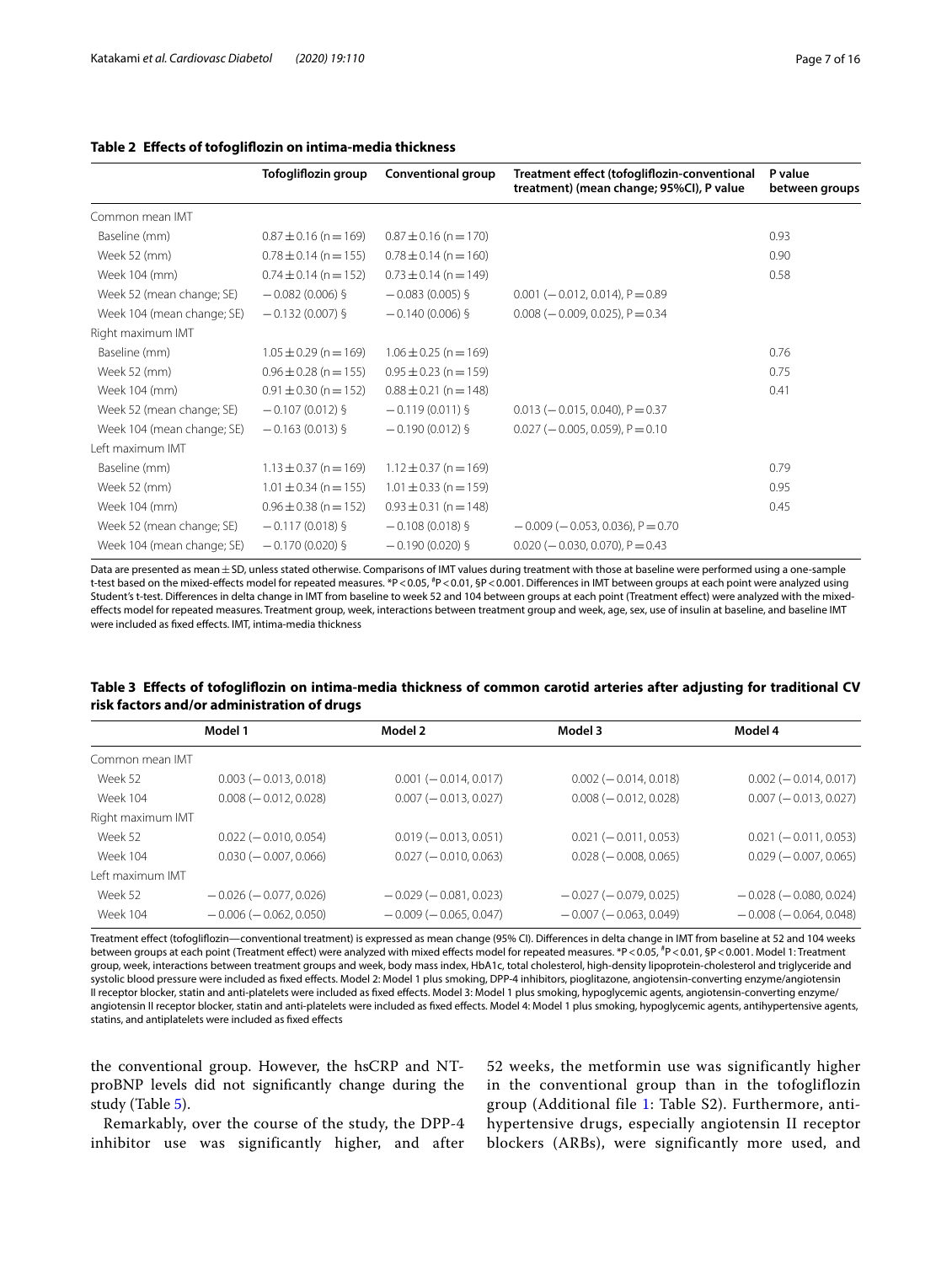## <span id="page-7-0"></span>**Table 4 Efects of tofoglifozin on body mass index, glucose metabolism, lipid metabolism and blood pressure**

| Parameters                                       | Tofogliflozin group                   | Conventional group                     | P value |
|--------------------------------------------------|---------------------------------------|----------------------------------------|---------|
| Body Mass Index at baseline (kg/m <sup>2</sup> ) | $27.0 \pm 5.8$ (n = 168)              | $27.0 \pm 4.6$ (n = 169)               | 0.93    |
| Week 26 (change from baseline)                   | $-0.7 \pm 1.0$ (n = 163)§             | $0.0 \pm 1.2$ (n = 164)                | < 0.001 |
| Week 52 (change from baseline)                   | $-0.8 \pm 1.3$ (n = 160)§             | $-0.1 \pm 1.4$ (n = 159)               | < 0.001 |
| Week 78 (change from baseline)                   | $-0.8 \pm 1.5$ (n = 154)§             | $0.0 \pm 1.5$ (n = 157)                | < 0.001 |
| Week 104 (change from baseline)                  | $-1.0 \pm 1.4$ (n = 154)§             | $-0.2 \pm 1.8$ (n = 154)               | < 0.001 |
| Waist circumference at baseline (cm)             | $93.0 \pm 12.7$ (n = 149)             | $93.7 \pm 11.7$ (n = 154)              | 0.60    |
| Week 26 (change from baseline)                   | $-2.0 \pm 6.0$ (n = 128)§             | $1.0 \pm 4.3$ (n = 127)#               | < 0.001 |
| Week 52 (change from baseline)                   | $-0.9 \pm 6.1$ (n = 127)              | $1.4 \pm 4.7$ (n = 135)#               | < 0.001 |
| Week 78 (change from baseline)                   | $-1.3 \pm 6.5$ (n = 117) <sup>*</sup> | $1.4 \pm 4.3$ (n = 124)§               | < 0.001 |
| Week 104 (change from baseline)                  | $-1.2 \pm 6.0$ (n = 124) <sup>*</sup> | $1.5 \pm 4.3$ (n = 125)§               | < 0.001 |
| HbA1c at baseline (%)                            | $7.4 \pm 0.7$ (n = 169)               | $7.3 \pm 0.7$ (n = 170)                | 0.23    |
| HbA1c at baseline (mmol/mol)                     | $57.5 \pm 8.0$ (n = 169)              | $56.5 \pm 7.8$ (n = 169)               | 0.23    |
| Week 26 (change from baseline)                   | $-0.4 \pm 0.6$ (n = 165)§             | $0.0 \pm 0.5$ (n = 165)                | < 0.001 |
| Week 52 (change from baseline)                   | $-0.3 \pm 0.7$ (n = 161)§             | $0.0 \pm 0.6$ (n = 162)                | < 0.001 |
| Week 78 (change from baseline)                   | $-0.3 \pm 0.8$ (n = 154)§             | $0.0 \pm 0.7$ (n = 159)                | < 0.001 |
| Week 104 (change from baseline)                  | $-0.3 \pm 0.8$ (n = 156)§             | $0.1 \pm 0.7$ (n = 153)                | < 0.001 |
| Fasting blood glucose at baseline (mmol/l)       | $7.8 \pm 1.7$ (n = 167)               | $7.8 \pm 1.8$ (n = 168)                | 0.91    |
| Week 26 (change from baseline)                   | $-0.9 \pm 1.6$ (n = 155)§             | $0.2 \pm 2.1$ (n = 152)                | < 0.001 |
| Week 52 (change from baseline)                   | $-0.8 \pm 1.7$ (n = 150)§             | $-0.1 \pm 1.8$ (n = 154)               | < 0.001 |
| Week 78 (change from baseline)                   | $-0.5 \pm 1.7$ (n = 145)§             | $0.1 \pm 1.9$ (n = 146)                | 0.007   |
| Week 104 (change from baseline)                  | $-0.7 \pm 1.9$ (n = 148)§             | $0.1 \pm 1.8$ (n = 149)                | < 0.001 |
| C-peptide at baseline (ng/ml)                    | $1.91 \pm 1.16$ (n = 166)             | $2.04 \pm 1.24$ (n = 168)              | 0.34    |
| Week 52 (change from baseline)                   | $-0.26 \pm 0.78$ (n = 149)§           | $-0.20 \pm 1.11$ (n = 156)*            | 0.61    |
| Week 104 (change from baseline)                  | $-0.16 \pm 0.82$ (n = 145)*           | $-0.12 \pm 1.06$ (n = 149)             | 0.75    |
| Total cholesterol at baseline (mmol/l)           | $4.96 \pm 0.74$ (n = 165)             | $4.93 \pm 0.81$ (n = 163)              | 0.72    |
| Week 26 (change from baseline)                   | $0.09 \pm 0.55$ (n = 156)*            | $-0.03 \pm 0.54$ (n = 150)             | 0.07    |
| Week 52 (change from baseline)                   | $0.07 \pm 0.59$ (n = 157)             | $-0.04 \pm 0.57$ (n = 156)             | 0.07    |
| Week 78 (change from baseline)                   | $0.09 \pm 0.57$ (n = 146)             | $-0.05 \pm 0.65$ (n = 144)             | 0.05    |
| Week 104 (change from baseline)                  | $0.10 \pm 0.69$ (n = 151)             | $-0.05 \pm 0.67$ (n = 147)             | 0.06    |
| LDL cholesterol at baseline (mmol/l)             | $2.88 \pm 0.69$ (n = 168)             | $2.89 \pm 0.66$ (n = 169)              | 0.87    |
| Week 26 (change from baseline)                   | $0.03 \pm 0.52$ (n = 162)             | $-0.02 \pm 0.51$ (n = 162)             | 0.47    |
| Week 52 (change from baseline)                   | $0.01 \pm 0.50$ (n = 159)             | $-0.03 \pm 0.51$ (n = 162)             | 0.49    |
| Week 78 (change from baseline)                   | $0.04 \pm 0.50$ (n = 153)             | $-0.05 \pm 0.59$ (n = 157)             | 0.14    |
| Week 104 (change from baseline)                  | $0.01 \pm 0.62$ (n = 154)             | $-0.07 \pm 0.57$ (n = 153)             | 0.25    |
| HDL cholesterol at baseline (mmol/l)             | $1.42 \pm 0.36$ (n = 169)             | $1.37 \pm 0.31$ (n = 170)              | 0.18    |
| Week 26 (change from baseline)                   | $0.07 \pm 0.18$ (n = 163)§            | $0.00 \pm 0.18$ (n = 162)              | < 0.001 |
| Week 52 (change from baseline)                   | $0.06 \pm 0.16$ (n = 161)§            | $0.01 \pm 0.18$ (n = 162)              | 0.009   |
| Week 78 (change from baseline)                   | $0.08 \pm 0.22$ (n = 154)§            | $0.03 \pm 0.20$ (n = 159)              | 0.019   |
| Week 104 (change from baseline)                  | $0.08 \pm 0.23$ (n = 156)§            | $0.04 \pm 0.20$ (n = 154) <sup>*</sup> | 0.08    |
| Triglyceride at baseline (mmol/l)                | 1.20 $[0.93, 1.80]$ (n = 167)         | $1.45$ [1.01, 1.88] (n = 168)          | 0.06    |
| Week 26 (change from baseline)                   | $-0.04$ [ $-0.34$ , 0.24] (n = 152)   | $0.03$ [-0.26, 0.36] (n = 150)         | 0.21    |
| Week 52 (change from baseline)                   | $-0.03$ [ $-0.25$ , 0.23] (n = 149)   | $-0.03$ [ $-0.37$ , 0.20] (n = 154)*   | 0.40    |
| Week 78 (change from baseline)                   | $-0.01$ [ $-0.30$ , 0.23] (n = 145)   | $-0.01$ [ $-0.34$ , 0.29] (n = 145)    | 0.82    |
| Week 104 (change from baseline)                  | $-0.05$ [ $-0.36$ , 0.25] (n = 147)   | $-0.03$ [ $-0.35$ , 0.30] (n = 148)    | 0.95    |
| Systolic blood pressure (mmHg)                   | $133.0 \pm 14.5$ (n = 165)            | $134.5 \pm 17.4$ (n = 165)             | 0.41    |
| Week 26 (change from baseline)                   | $-4.5 \pm 13.9$ (n = 160)§            | $-0.7 \pm 15.3$ (n = 159)              | 0.021   |
| Week 52 (change from baseline)                   | $-6.0 \pm 13.0$ (n = 157)§            | $-2.7 \pm 17.4$ (n = 157)              | 0.06    |
| Week 78 (change from baseline)                   | $-5.6 \pm 15.4$ (n = 151)§            | $-1.6 \pm 18.3$ (n = 152)              | 0.040   |
| Week 104 (change from baseline)                  | $-5.3 \pm 16.3$ (n = 150)§            | $0.5 \pm 18.0$ (n = 148)               | 0.004   |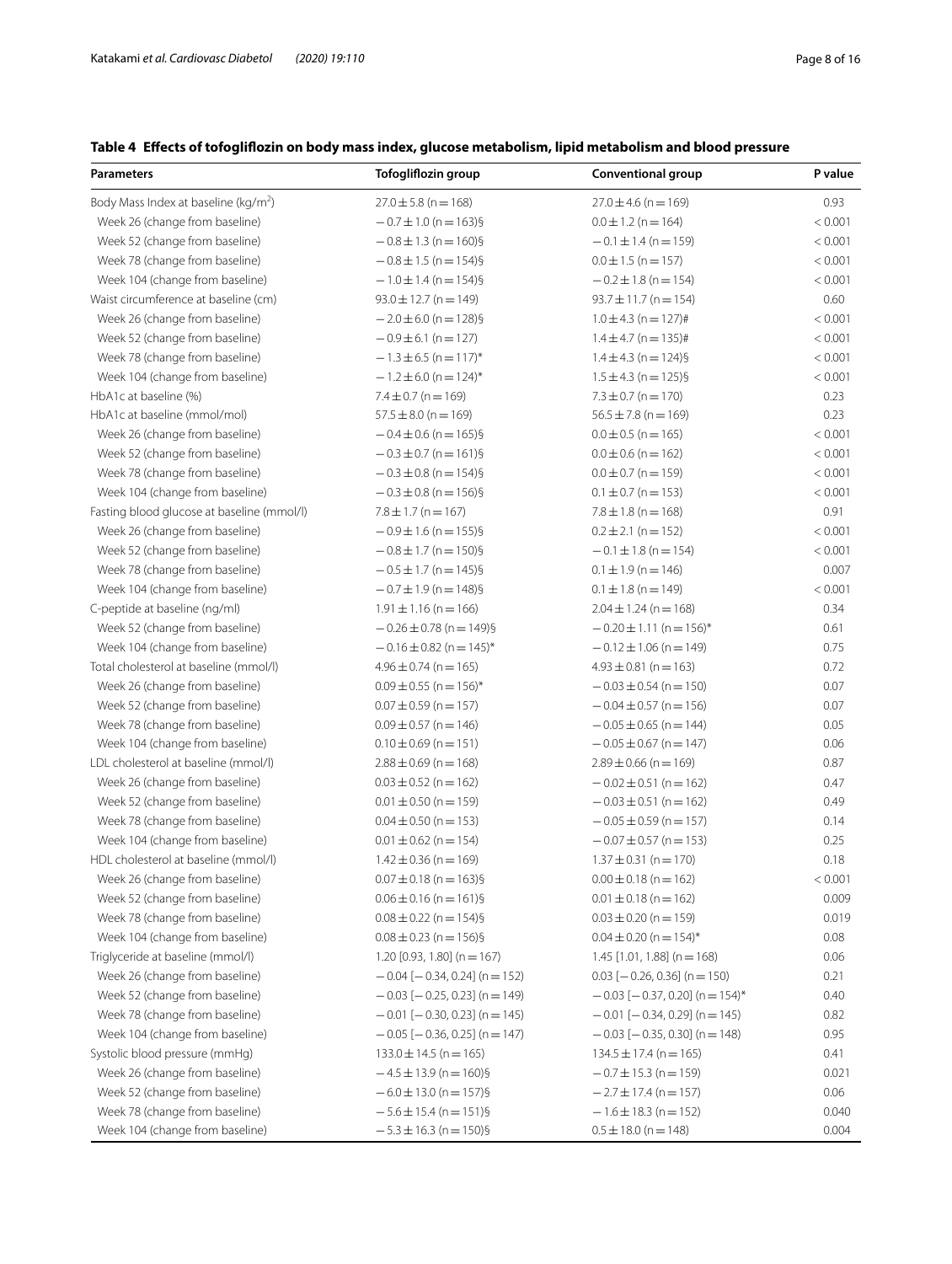## **Table 4 (continued)**

| <b>Parameters</b>               | Tofogliflozin group        | Conventional group        | P value |
|---------------------------------|----------------------------|---------------------------|---------|
| Diastolic blood pressure (mmHg) | $77.7 \pm 10.0$ (n = 165)  | $79.1 \pm 10.9$ (n = 165) | 0.22    |
| Week 26 (change from baseline)  | $-1.7 \pm 8.9$ (n = 160)*  | $0.1 \pm 9.0$ (n = 159)   | 0.08    |
| Week 52 (change from baseline)  | $-3.2 \pm 9.3$ (n = 157)§  | $-0.8 \pm 10.1$ (n = 157) | 0.028   |
| Week 78 (change from baseline)  | $-2.7 \pm 9.5$ (n = 151)§  | $-1.1 \pm 9.8$ (n = 152)  | 0.15    |
| Week 104 (change from baseline) | $-3.2 \pm 10.1$ (n = 150)§ | $-1.0 \pm 10.0$ (n = 148) | 0.05    |

Data are presented as mean ± SD or median (the 25th and 75th percentiles) values. Differences in parameters between groups at baseline were analyzed using Student's t-test or Wilcoxon rank-sum test. Diferences in parameters from baseline to week 52 and 104 within each group were analyzed by one-sample t-test or Wilcoxon signed-rank test. Diferences in parameters from baseline to week 52 and 104 between groups were analyzed using Student's t-test or Wilcoxon rank-sum test. \*P<0.05, # P<0.01, §P<0.001

#### <span id="page-8-0"></span>**Table 5 Efects of tofoglifozin on markers of renal function, infammation, and cardio-vascular function**

|                                    | Tofogliflozin group                             | <b>Conventional group</b>         | P value |
|------------------------------------|-------------------------------------------------|-----------------------------------|---------|
| eGFR (mL/min/1.73 m <sup>2</sup> ) | $80.7 \pm 20.8$ (n = 168)                       | $81.9 \pm 24.0$ (n = 169)         | 0.64    |
| Week 26 (change from baseline)     | $-2.9 \pm 9.1$ (n = 161)§                       | $-2.8 \pm 9.4$ (n = 162)§         | 0.89    |
| Week 52 (change from baseline)     | $-2.8 \pm 9.5$ (n = 159)§                       | $-2.3 \pm 9.6$ (n = 161)#         | 0.67    |
| Week 78 (change from baseline)     | $-3.2 \pm 9.9$ (n = 154)§                       | $-3.7 \pm 10.4$ (n = 157)§        | 0.65    |
| Week 104 (change from baseline)    | $-3.1 \pm 12.1$ (n = 155)#                      | $-3.8 \pm 10.5$ (n = 153)§        | 0.59    |
| UAE at baseline (mg/g/cre)         | $13.0$ [6.3, 37.0] (n = 158)                    | $17.4$ [5.8, 67.7] (n = 157)      | 0.24    |
| Week 26 (change from baseline)     | $-0.3$ [ $-8.9$ , 6.7] (n = 139)                | $-0.4$ [ $-9.5$ , 4.5] (n = 134)  | 0.83    |
| Week 52 (change from baseline)     | $-1.7$ [ $-8.1$ , 3.9] (n $=$ 146) <sup>*</sup> | $0.1$ [-5.7, 9.6] (n = 146)       | 0.038   |
| Week 78 (change from baseline)     | $-0.8$ [ $-8.3$ , 8.0] (n = 131)                | $1.1$ [-6.4, 13.9] (n = 130)      | 0.06    |
| Week 104 (change from baseline)    | $-1.4$ [-9.9, 5.4] (n = 144)                    | $1.8$ [-3.9, 20.1] (n = 140)*     | 0.006   |
| hsCRP at baseline (ng/ml)          | 582.5 [287.5, 1430.0] (n = 168)                 | 619.5 [295.0, 1450.0] (n = 170)   | 0.70    |
| Week 52 (change from baseline)     | $-24.5$ [ $-298.0$ , 190.0] (n $=$ 154)         | $0.0$ [-260.0, 311.0] (n = 159)   | 0.41    |
| Week 104 (change from baseline)    | $-45.0$ [ $-412.5$ , 172.5] (n = 152)           | $18.5$ [-300.5, 305.0] (n = 152)  | 0.21    |
| Adiponectin at baseline (µq/ml)    | 7.50 [5.30, 10.30] (n = 168)                    | 7.35 [5.40, 10.30] (n = 170)      | 0.88    |
| Week 52 (change from baseline)     | $0.65$ [0.10, 1.30] (n = 154)§                  | $0.40$ [-0.30, 1.10] (n = 159)§   | 0.019   |
| Week 104 (change from baseline)    | $0.70$ [-0.10, 1.80] (n = 152)§                 | $0.25$ [-0.30, 1.00] (n = 152)#   | 0.003   |
| NT-proBNP at baseline (pg/ml)      | $34.0$ [17.0, 68.0] (n = 168)                   | $31.5$ [17.0, 59.0] (n = 170)     | 0.96    |
| Week 52 (change from baseline)     | $-1.0$ [ $-14.0$ , 11.0] (n = 154)              | $-2.0$ [ $-13.0$ , 9.0] (n = 159) | 0.94    |
| Week 104 (change from baseline)    | $1.0$ [-12.0, 17.0] (n = 152)                   | $2.0$ [-8.5, 17.0] (n = 152)*     | 0.50    |

Data are presented as mean ± SD or median (the 25th and 75th percentiles) values. Differences in parameters between groups at baseline were analyzed using Student's t-test or Wilcoxon rank-sum test. Diferences in parameters from baseline to week 52 and 104 within each group were analyzed between groups using a one-sample t-test or Wilcoxon signed-rank test. Diferences in parameter changes from baseline to week 52 and 104 were analyzed using Student's t-test or Wilcoxon rank-sum test. \*P<0.05, # P<0.01, §P<0.001

eGFR, estimated glomerular fltration rate; UAE, urinary albumin excretion; hs-CRP, high-sensitivity C-reactive protein; NT-proBNP, N-terminal pro–brain natriuretic peptide; baPWV, brachial-ankle pulse wave velocity; ABI, ankle brachial blood pressure index

the use of lipid-lowering agents tended to be higher in the conventional group than in the tofogliflozin group during the study (Additional file [1:](#page-12-0) Table S3).

#### **Adverse events**

During the study, 168 patients, 76 in the tofoglifozin and 92 in the conventional group, developed adverse events (AEs), and 57 patients, 26 in the tofoglifozin and 31 in the conventional group, developed serious AEs.

The total AE and serious AE incidences did not significantly vary between the treatment groups. Although a total 6 patients developed CV events, 3 patients in each group (hazard ratio, 0.96; 95% CI 0.21-5.03, P=0.98), there were no CV-related deaths in either group during the follow-up period. A total of 34 hypoglycemic events, 17 in each group, were recorded (Table [6\)](#page-9-0), but none of the afected patients experienced severe hypoglycemia. No signifcant variations in cancers, genital infections,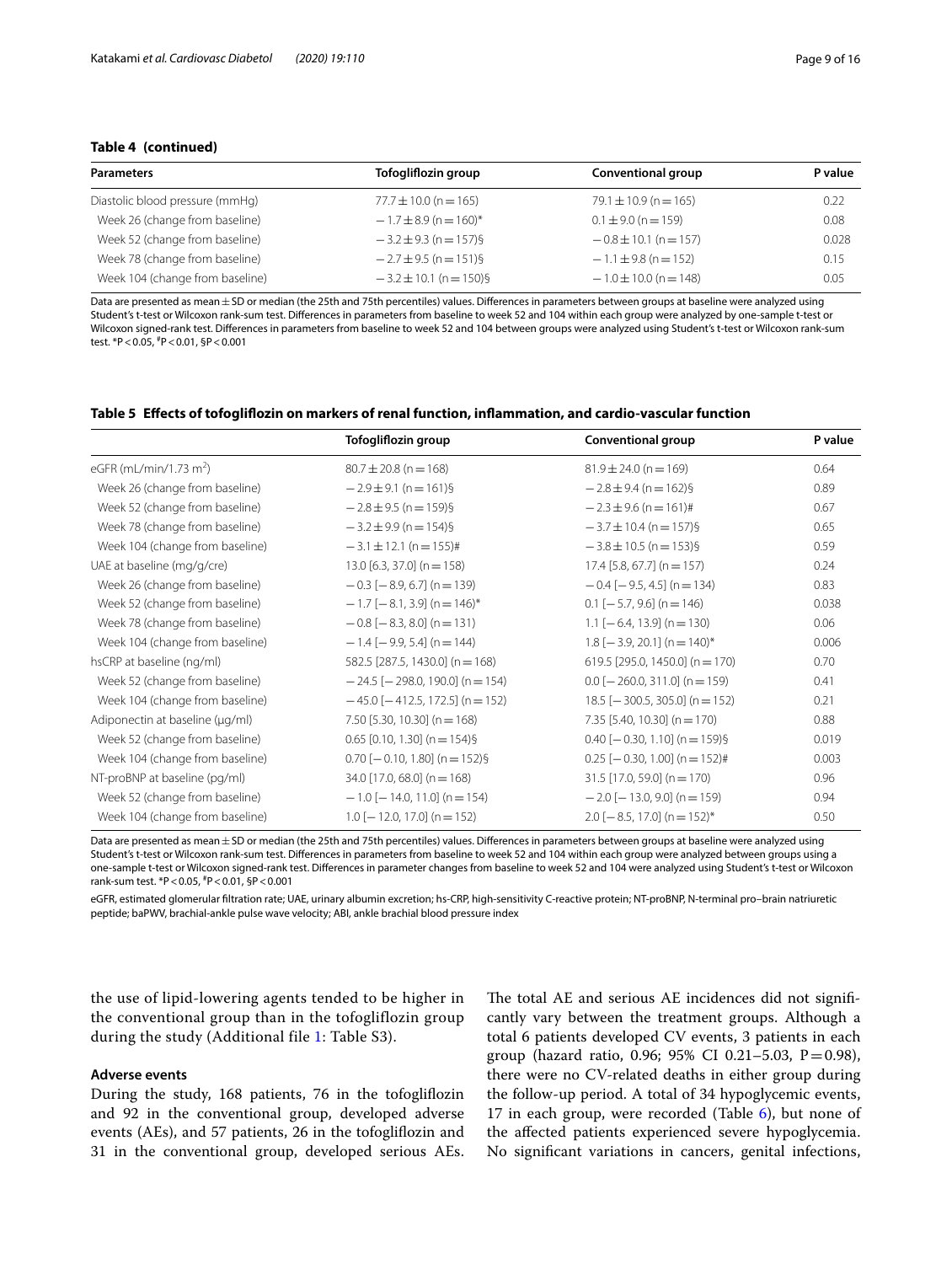urinary tract infections, or bone fractures were observed between the two groups, and no incidents of death, diabetic ketoacidosis, or leg amputation occurred.

## **Discussion**

SGLT2 inhibitors, such as empaglifozin and canaglifozin, attenuated arteriosclerosis in animal models of the disease  $[31-33]$  $[31-33]$  $[31-33]$ . However, to date, there are no randomized controlled trials (RCT) monitoring the efect of SGLT2 inhibitors on the progression of arteriosclerotic lesions. Therefore, we conducted a PROBE study to investigate the preventive efects of a potent and selective SGLT2 inhibitor, tofoglifozin, on atherosclerosis progression in subjects with T2DM but no history of apparent CVD.

#### **Efects of tofoglifozin on atherosclerosis**

To the best of our knowledge, the UTOPIA study is the frst RCT evaluating the efects of SGLT2 inhibitor on carotid IMT. We found statistically signifcant IMT reduction in the tofoglifozin treatment group, and while the control group also showed a statistically signifcant IMT reduction, there were no signifcant diferences in the progression in IMT between the two treatment groups.

IMT is a quantitative indicator of arteriosclerosisrelated changes linked to CV risk factors that lead to the development of CVDs [[34\]](#page-14-15) and have been validated against pathological specimens and confrmed as strong predictors of CV events [[35,](#page-14-16) [36\]](#page-14-17). Changes in the IMT values are used as an alternative index of CVD that can be measured repeatedly with low-cost, low-invasive techniques [[16,](#page-14-2) [36–](#page-14-17)[38\]](#page-14-18). IMT measurements have been applied as a surrogate outcome for evaluating the efects of various drugs, including statins and antidiabetic drugs, on arteriosclerosis in numerous clinical trials [[17–](#page-14-3)[24](#page-14-4)].

In this study, repeated IMT measurements were performed in a blinded manner and the analyses were performed at a core laboratory to avoid bias and measurement errors between institutions: all scans were electronically stored and sent to the core laboratory for reading by a single experienced reader unaware of the patients' clinical characteristics in a random order using automated digital edge-detection software. The same procedure for analyzing carotid IMT was used in our previous studies  $[21, 22]$  $[21, 22]$  $[21, 22]$  $[21, 22]$ . Thus, the reliability and reproducibility of IMT measurements were certifed in the current study.

Two earlier, non-randomized studies evaluated the efects of SGLT2 inhibitors on IMT in T2DM patients [[39,](#page-14-19) [40](#page-14-20)]. A 3-month prospective cohort study with 35 Italian T2DM patients by Irace et al. [\[39\]](#page-14-19) showed that empaglifozin and incretin-based therapy reduced IMT.

## <span id="page-9-0"></span>**Table 6 Summary of serious adverse events and adverse events**

| <b>Parameters</b>                 | Tofogliflozin<br>treatment group<br>$(n = 169)$ | Conventional<br>treatment group<br>$(n = 171)$ |
|-----------------------------------|-------------------------------------------------|------------------------------------------------|
| Any adverse events                | 76 (45.0)                                       | 92 (53.8)                                      |
| Severe adverse events             | 26 (15.4)                                       | 31 (18.1)                                      |
| Death                             | 0(0)                                            | 0(0)                                           |
| Worsening of glycemic<br>control  | 7 (4.1)                                         | 17(9.9)                                        |
| Hypoglycemia                      | 17 (10.1)                                       | 17 (9.9)                                       |
| Myocardial infarction             | 1(0.6)                                          | 0(0)                                           |
| Other coronary artery<br>diseases | 3(1.8)                                          | 1(0.6)                                         |
| Stroke                            | 0(0)                                            | 3(1.8)                                         |
| Subarachnoid hemorrhage           | 0(0)                                            | 1(0.6)                                         |
| Peripheral artery disease         | 1(0.6)                                          | 0(0)                                           |
| Heart failure                     | 0(0)                                            | 1(0.6)                                         |
| Arrhythmia                        | 3(1.8)                                          | 0(0)                                           |
| Blood pressure reductions         | 2(1.2)                                          | 1(0.6)                                         |
| Venous thrombosis                 | 0(0)                                            | 1(0.6)                                         |
| Volume depletion                  | 1(0.6)                                          | 0(0)                                           |
| Gastric cancer                    | 1(0.6)                                          | 0(0)                                           |
| Hepatic cancer                    | 2(1.2)                                          | 0(0)                                           |
| Prostate cancer                   | 1(0.6)                                          | 1(0.6)                                         |
| Brest cancer                      | 1(0.6)                                          | 2(1.2)                                         |
| Colon cancer                      | 1(1)                                            | 0(0)                                           |
| Malignant lymphoma                | 1(0.6)                                          | 1(0.6)                                         |
| Anemia                            | 1(0.6)                                          | 3(1.8)                                         |
| Sleep apnea syndrome              | 0(0)                                            | 1(0.6)                                         |
| Vertigo                           | 2(1.2)                                          | 2(1.2)                                         |
| ophthalmic diseases               | 3(1.8)                                          | 7(4.1)                                         |
| Otolaryngology disease            | 7 (4.1)                                         | 4 (2.3)                                        |
| Dental diseases                   | 4(2.4)                                          | 0(0)                                           |
| Influenza, common cold            | 22 (13.0)                                       | 23 (13.5)                                      |
| Pneumonia                         | 0(0)                                            | 2(1.2)                                         |
| Other respiratory disease         | 2(1.2)                                          | 2(1.2)                                         |
| Epigastric discomfort             | 3(1.8)                                          | 1(0.6)                                         |
| Digestive tract disease           | 18 (10.7)                                       | 14 (8.2)                                       |
| Liver dysfunction                 | 1 (0.6)                                         | 1 (0.6)                                        |
| Renal dysfunction                 | 0(0)                                            | 3(1.8)                                         |
| Urinary lithiasis                 | 1(0.6)                                          | 1(0.6)                                         |
| Dyslipidemia                      | 0(0)                                            | 3(1.8)                                         |
| Thyroid disease                   | 3(1.8)                                          | 1(0.6)                                         |
| Urinary tract infection           | 3(1.8)                                          | 7(4.1)                                         |
| Genital infection                 | 2(1.2)                                          | 0(0)                                           |
| Genital pruritus                  | 2(1.2)                                          | 0(0)                                           |
| Dermatitis                        | 2(1.2)                                          | 1(0.6)                                         |
| Eruption                          | 5(3.0)                                          | 4(2.3)                                         |
| Muscle spasm                      | 2(1.2)                                          | 1(0.6)                                         |
| Bone fracture                     | 3(1.8)                                          | 3(1.8)                                         |
| Other orthopedic disease          | 4(2.4)                                          | 12(7.0)                                        |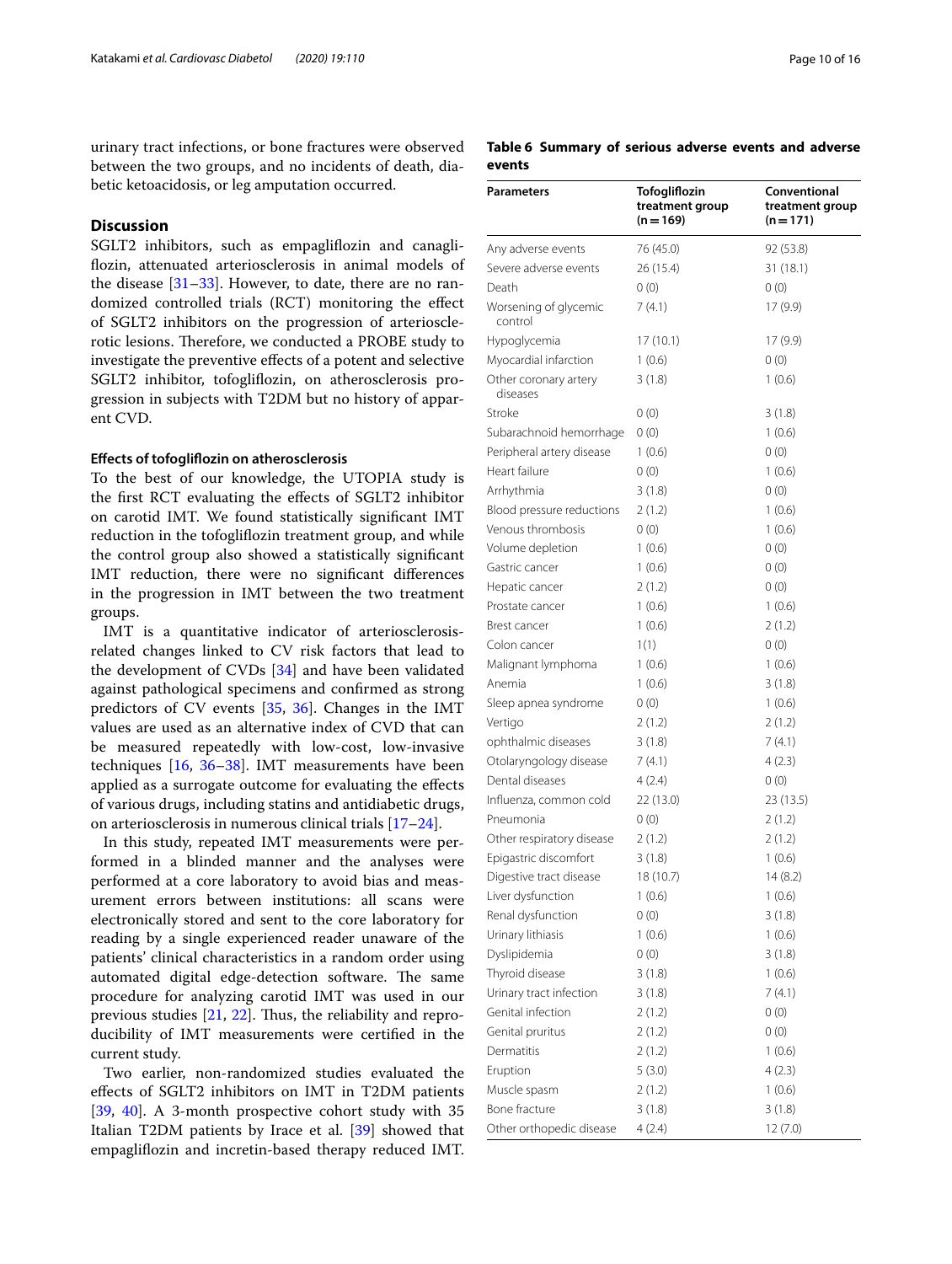## **Table 6 (continued)**

| <b>Parameters</b> | Tofogliflozin<br>treatment group<br>$(n = 169)$ | Conventional<br>treatment group<br>$(n = 171)$ |
|-------------------|-------------------------------------------------|------------------------------------------------|
| Edema             | 0(0)                                            | 2(1.2)                                         |
| General fatique   | 1(0.6)                                          | 1(0.6)                                         |
| Traumatic injury  | 0(0)                                            | 3(1.8)                                         |
| Others            | 16(9.5)                                         | 22 (12.9)                                      |

Data are presented as number (%) of patients

However, it did not evaluate potential diferences in IMT reduction between groups, and was limited by small sample size and short treatment duration. The second trial was a single-arm intervention study in 134 Japanese T2DM patients who reported no statistically signifcant changes in IMT following 52 weeks of ipraglifozin treatment [\[40](#page-14-20)]. However, the report could not assess the efect of the SGLT2 inhibitors on IMT, since it was a single-arm study.

As the study drugs and participants' backgrounds differ, the results of the above two studies cannot be directly compared with those of our UTOPIA study. However, our study is superior in terms of certain aspects including study design, sample size, and observation duration. Like Irace et al. [\[39](#page-14-19)], our study reports that IMT decreased after SGLT2 inhibitor treatment compared with pretreatment. Moreover, all three studies report that SGLT2 inhibitor treatment has not been proven to signifcantly prevent IMT progression compared to with the conventional treatment.

The effects of SGLT2 inhibitors on endothelial function, which is an arteriosclerosis-related change that occurs on a shorter timescale than IMT hyperplasia [\[41](#page-14-21)], were evaluated in earlier reports. In the double-blind RCT EMBLEM, the effect of empagliflozin on the reactive hyperemia peripheral arterial tonometry index, an indicator of endothelial function, was estimated; however, the change was not signifcant [[42\]](#page-14-22). Similarly, in another study, dapaglifozin did not signifcantly afect the flow-mediated dilation, another indicator of endothelial function  $[10]$  $[10]$  $[10]$ . These reports do not contradict our fndings.

CVD onset events, such as myocardial infarction and stroke, occur later than IMT hyperplasia. Several cardiovascular outcome trials (CVOTs) with SGLT2 inhibitors have been published [[6,](#page-13-4) [7](#page-13-5), [43](#page-14-23)]. Remarkably, three studies reported substantial inhibition of heart failure, but there were no statistically signifcant inhibitory efects on events more closely related to atherosclerosis, such as fatal or non-fatal myocardial infarction  $[6, 7, 43]$  $[6, 7, 43]$  $[6, 7, 43]$  $[6, 7, 43]$  $[6, 7, 43]$ . Metaanalyses of CVOTs with new classes of antidiabetic drugs, including SGLT2 inhibitors, have produced similar fndings [\[44\]](#page-15-0), suggesting that possible mechanisms may involve hemodynamic efects induced by glycosuria and natriuresis rather than a direct antiatherothrombotic efect [[5,](#page-13-3) [6](#page-13-4), [8](#page-13-11), [9\]](#page-13-6).

In addition, it is possible that the effects of SGLT2 inhibitor treatment difer depending on vessels size. Both IMT and FMD are indices used to evaluate angiopathies in large vessels. Conversely, complex onset mechanisms underlie cardiovascular events, involving disorders of both large and small vessels. Coronary artery disease and stroke develop through complex onset mechanisms, in which disorders of both large and small vessels are involved but the presence of large-vessel lesions have greater signifcance. Previous studies have proven that SGLT2 inhibitors reduce mortality and hospitalization due to heart failure [\[6,](#page-13-4) [7](#page-13-5), [43,](#page-14-23) [44](#page-15-0)]. Tofoglifozin has been reported to improve cardiac diastolic function  $[45]$  $[45]$  $[45]$ . The same study has also shown that the diastolic function improvement does not correlate with the improvement in FMD-based vascular endothelial function in large vessels and has inferred that tofoglifozin may improve diastolic function by improving local hemodynamics in the coronary artery. These findings suggest that the beneficial efects of SGLT2 inhibitors on small vessels may be greater rather than those on large vessels. This particular point warrants further investigation.

## **Efects of tofoglifozin on glucose metabolism and other parameters**

Within a 2-year observation period, relative to the control group parameters, tofoglifozin signifcantly reduced HbA1c, blood glucose, BMI, and abdominal circumference, which were accompanied by a signifcant HDL-C increase. These observations indicated that tofogliflozin is an efective drug for the management of CV risk factors in patients with T2DM.

In the tofoglifozin group, after 26 weeks, the HbA1c level was signifcantly decreased by an average of 0.4% from an initial level of  $7.4 \pm 0.7$ %, and even after 104 weeks, a signifcant average reduction of 0.3% was maintained. Since blood glucose was controlled in most subjects at the study start, the average reduction of 0.3–0.4% over 2 years appears to be clinically signifcant. Remarkably, the improvement in blood glucose control was accompanied by a signifcant reduction of body weight and abdominal circumference, but without an incident increase in hypoglycemic events. Since the benefcial efects of tofoglifozin on glycemic control has been reported to be more signifcant in subjects with larger visceral fat area at baseline, tofoglifozin would be more suitable for relatively obese subjects [[46\]](#page-15-2).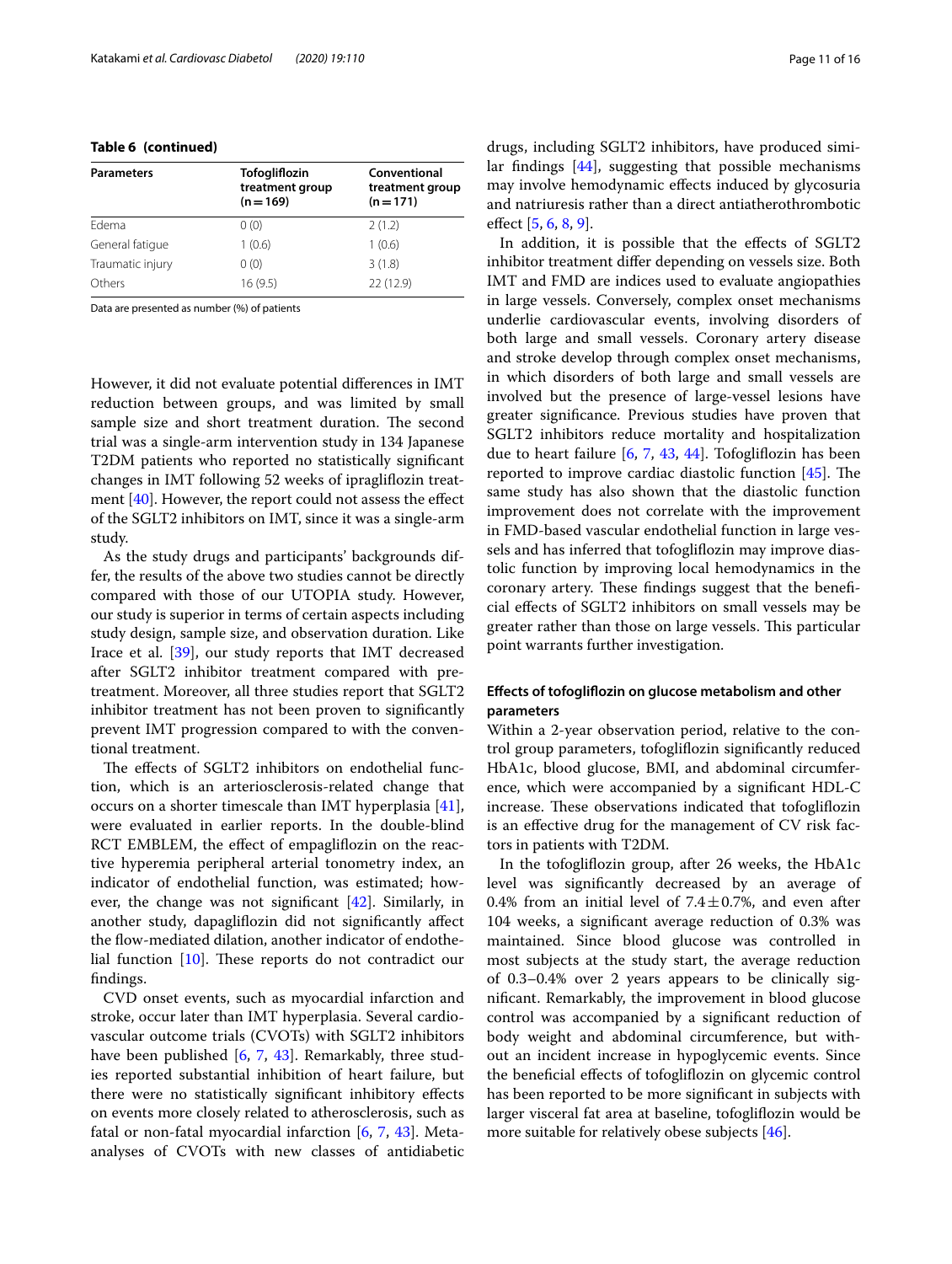Tofoglifozin treatment was also associated with signifcant reduction of blood pressures and body weight, which were accompanied by a signifcant increase of red blood cell count, hemoglobin, and hematocrit. These fndings were consistent with previous reports indicating the favorable hemodynamic efects of SGLT2 inhibitors [[5–](#page-13-3)[9\]](#page-13-6). SGLT2 inhibitor-induced plasma volume reduction and hemoconcentration leading to improvement of oxygen transport could contribute to the efficient myocardial energetics. Indeed, SGLT2 inhibitors including tofoglifozin signifcantly improve left ventricular diastolic function in patients with T2DM [[45,](#page-15-1) [47\]](#page-15-3). It remains unclear whether there are diferences in cardiac efects between agents belonging to this class of drugs, while a clinical comparison of tofoglifozin and empaglifozin based on a 48-week retrospective analysis showed that empaglifozin had a signifcantly stronger efect on the hematocrit than tofogliflozin [[48\]](#page-15-4).

## **Safety**

Although this study could not specifcally evaluate the efects of tofoglifozin on CVD, the incidence of CV events was low in both treatment groups, and there was no significant difference between these groups. This incidence rate was similar to that reported in a recent large-scale RCT, J-DOIT3, that included Japanese T2DM patients [[49\]](#page-15-5).

In addition, all adverse events, hypoglycemia, genital infections, urinary tract infections, and bone fractures did not signifcantly vary between the two treatment groups. The fairly low incidence of adverse events related to genital infections and the absence of signifcant difference from the control group were consistent with the results of previous studies investigating tofoglifozin as a study drug in Japanese patients with T2DM [\[11](#page-13-8), [12](#page-13-9)], although genital infections have been commonly known as an adverse event related to SGLT2 inhibitor treatment and thus should be administered with caution. Furthermore, there were no concerns documented in our study records about the safety of tofoglifozin.

These findings suggest that tofogliflozin is a safe and efective drug for managing T2DM in patients without apparent CVD.

## **Limitations**

Our study also has some limitations. First, although many clinical trials of antilipidemic and antidiabetic agents have used the carotid IMT as a surrogate clinical endpoint for cardiovascular events  $[17–24]$  $[17–24]$  $[17–24]$  $[17–24]$ , there is no sufficient evidence whether the progression of carotid IMT reflects an increased risk of subsequent cardiovascular events. Some previous studies indicated that the progression of carotid IMT and carotid stenosis could be used as a surrogate endpoint of cardiovascular events [[16,](#page-14-2) [36–](#page-14-17)[38,](#page-14-18) [50,](#page-15-6) [51](#page-15-7)]. However, recent meta-analyses indicated that there was no signifcant association between the carotid IMT progression and the development of combined endpoints [\[52](#page-15-8)[–55\]](#page-15-9).

Second, this study was not a double-blind, placebocontrolled trial but rather a prospective, randomized study with open-label medications and blinded endpoint. Although the endpoint determination was blinded and conducted by expert committees, the medications were open label, which may induce unexpected bias. Furthermore, it is possible that the administration of additional antidiabetic, antilipidemic, and antihypertensive agents, which was more frequent in the control group at baseline and during the treatment periods (Additional fle [1](#page-12-0): Tables S2 and S3), may have afected the outcomes. These drugs presumably have direct anti-arteriosclerotic properties in addition to their efects on the reduction of blood glucose, blood pressure, and lipid levels. Specifcally, biguanides [\[19](#page-14-24), [20](#page-14-25)], DPP-4 inhibitors [\[21,](#page-14-9) [22](#page-14-10)], ARBs [[23,](#page-14-26) [24\]](#page-14-4), and statins [\[17](#page-14-3), [18](#page-14-27)] exert strong inhibitory efects on the progression of IMT, and these efects are assumed to be independent of blood glucose, blood pressure, and lipid levels improvements. Thus, it is possible that the inhibition of IMT progression following tofoglifozin treatment might have been masked by the analogous efects of other drugs used in managing diabetes, as described above.

Third, we should consider that the relatively small number of subjects recruited for the study could be an important bias. Although the sample size had been considered as sufficient for detecting a difference in the IMT progression between the two treatment groups, it might have lacked the power to detect a smaller effect, which might be the reason why this study failed to observe a signifcant diference between the two treatment groups. The IMT progression rate observed for the conventional treatment group in our study was lower than the value expected based on a report by Yokoyama et al. [[30\]](#page-14-12) One possible explanation for this is that the mean HbA1c level  $(=7.3%)$  in our control group was relatively better than that  $(=7.9\%)$  in the study by Yokoyama et al. since it comprised the results of meta-analysis of multiple studies conducted in early 2000s, which since then, the standard treatments of diabetes have improved. In addition, drugs anticipated to have vascular protective efects are currently being used more proactively. This may have resulted in a signifcant decrease in IMT progression rates in diabetic patients compared to rates during early 2000s. In addition, unlike Yokoyama et al., our participants were patients with no history of CVD; which it may be also related to a smaller IMT progression rate.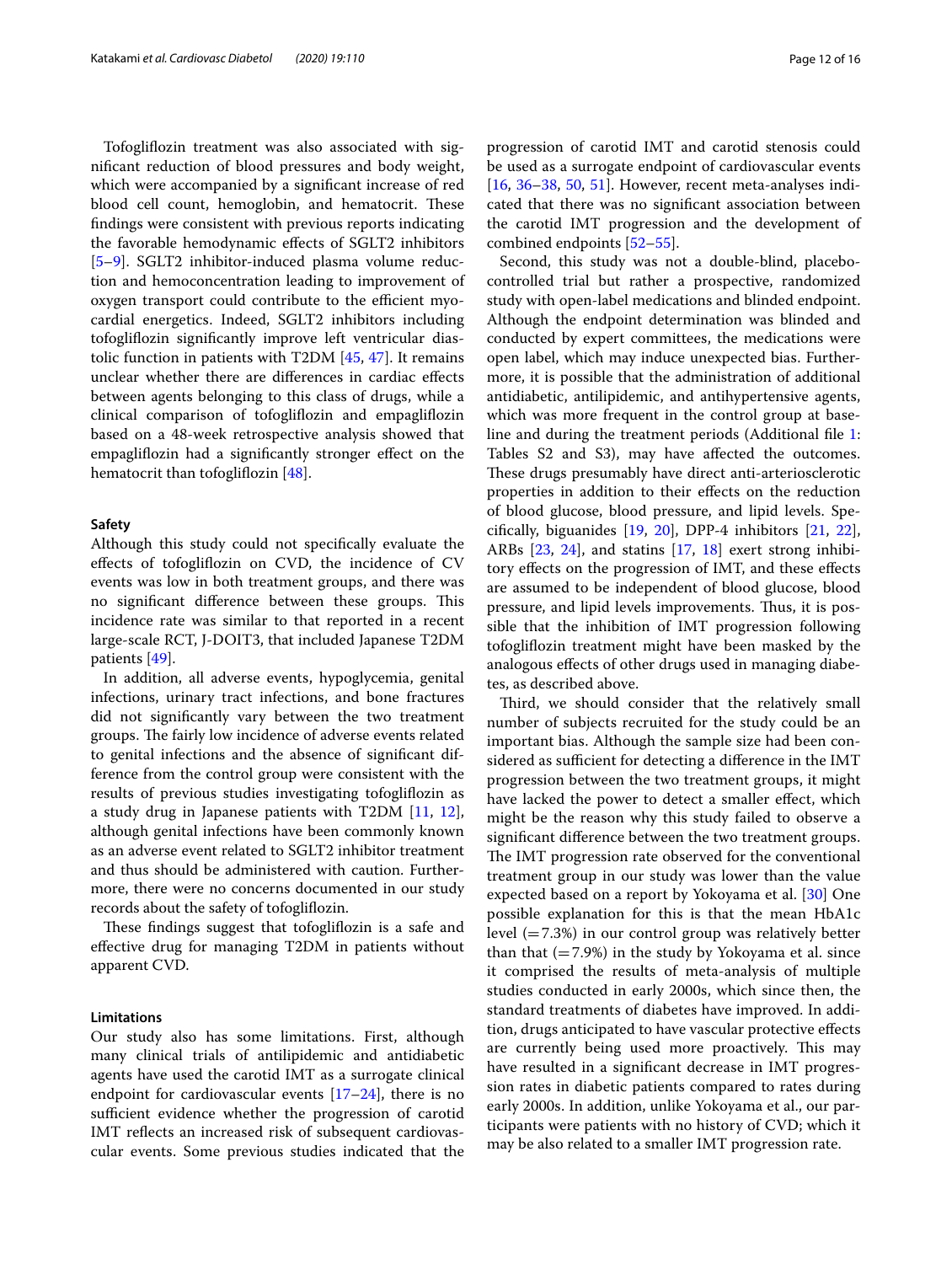Fourth, there may have been measurement errors in IMT due to inter-sonographer diferences, which were not evaluated in this study. However, IMT was measured by the same expert sonographer in each institution throughout all the visits based on the study protocol. In addition, we did not fnd signifcant heterogeneity in changes in IMT among institutions (data not shown).

Fifth, subjects in this study were Japanese patients with T2DM, a cohort with relatively low CV risks. Therefore, it would be premature to generalize our fndings to other racial or ethnic groups. Furthermore, the average BMI of the study subjects was relatively high  $(27.0 \pm 5.8 \text{ kg})$  $\text{m}^2$  in the tofogliflozin and  $27.0 \pm 4.6 \text{ kg/m}^2$  in the conventional group), since average BMI of Japanese patients with T2DM is approximately 25 kg/m $^2$ . Thus, there might have been some bias in the patient selection process during enrollment.

Finally, multiple statistical analyses were performed on these subjects, which would generate false-positive results derived from multiple testing. Thus, secondary endpoint results should be interpreted with caution.

## **Conclusion**

We found no diferences in IMT change between the tofoglifozin and conventional treatment groups. However, tofoglifozin is a safe and efective treatment option for managing primary CVD risk factors, including high blood glucose levels in T2DM patients without apparent CVD.

## **Supplementary information**

**Supplementary information** accompanies this paper at [https://doi.](https://doi.org/10.1186/s12933-020-01079-4) [org/10.1186/s12933-020-01079-4](https://doi.org/10.1186/s12933-020-01079-4).

<span id="page-12-0"></span>**Additional fle 1: Materials S1:** Safety evaluation. List of UTOPIA trial site investigators. **Table S1.** Efects of tofoglifozin on intima-media thickness were analyzed using covariance models. **Table S2.** Changes in concomitantly used anti-diabetic agents. **Table S3.** Changes in concomitantly used cardiovascular medications.

#### **Abbreviations**

AE: Adverse event; ANCOVA: Analysis of covariance; ARB: Angiotensin II receptor blocker; BMI: Body mass index; CV: Cardiovascular; CVD: Cardiovascular disease; CVOT: Cardiovascular outcome trial; DPP-4: Dipeptidyl peptidase-4; eGFR: Estimated glomerular fltration rate; IMT: Intima-media thickness; max-IMT-CCA: Maximum IMT of common carotid artery; mean-IMT-CCA: Mean IMT of common carotid artery; PROBE: Prospective, randomized, open label, blinded-endpoint; RCT: Randomized controlled trials; SGLT2: Sodium-glucose cotransporter 2; UAE: Urinary albumin excretion; UTOPIA: Using Tofoglifozin for Possible better Intervention against Atherosclerosis for type 2 diabetes patients.

#### **Acknowledgements**

The authors thank all the staff and patient participants of this study. The authors gratefully acknowledge the assistance of D. Takayama and H. Yamada (Soiken Holdings Inc., Tokyo, Japan) and thank Editage [\(http://www.edita](http://www.editage.com) [ge.com](http://www.editage.com)) for English language editing.

#### **Authors' contributions**

All named authors meet the International Committee of Medical Journal Editors (ICMJE) criteria for authorship for this manuscript, take responsibility for the integrity of the work as a whole, and have given fnal approval to the version to be published. All authors read and approved the fnal manuscript.

#### **Funding**

Financial support for this study, including the fees for the assistances and for processing of the article by the journal, was provided by Kowa Co., Ltd., Tokyo, Japan.

#### **Availability of data and materials**

The datasets generated and/or analyzed during our study will be available from the corresponding author on reasonable request.

#### **Ethics approval and consent to participate**

All procedures followed were in accordance with the ethical standards of the responsible committee on human experimentation (institutional and national) and with the Helsinki Declaration of 1964, as revised in 2013. Informed consent was obtained from all patients for being included in the study.

#### **Consent for publication**

Not applicable.

#### **Competing interests**

Naoto Katakami is a staff member of the endowed chair established by funds from Kowa Co., Ltd., and has received research funds from MSD, and lecture fees from Astellas Pharma Inc., AstraZeneca K.K., Boehringer Ingelheim, Daiichi Sankyo Inc., Eli Lilly, Kowa Pharmaceutical Co., Kyowa Hakko Kirin Co. Ltd., Mitsubishi Tanabe Pharma Co., Novartis Pharmaceuticals, Novo Nordisk Pharma, Ono Pharmaceutical Co., Taisho Toyama Pharmaceutical Co., Takeda Pharmaceutical Co., and Sanof-Aventis, and Shionogi & Co.Tomoya Mita has received lecture fees from Astellas Pharma Inc., Daiichi Sankyo Inc., Eli Lilly, Kowa Pharmaceutical Co., Kyowa Hakko Kirin Co. Ltd., Mitsubishi Tanabe Pharma Co., Novo Nordisk Pharma, Ono Pharmaceutical Co., Ltd., Takeda Pharmaceutical Company Limited and Sanof-Aventis, scholarship donations from MSD K.K., Astellas Pharma Inc., AstraZeneca K.K., Ono Pharmaceutical Co., Ltd., Kyowa Hakko Kirin Co. Ltd., Sanof-Aventis K.K., Daiichi Sankyo Company, Limited, Sumitomo Dainippon Pharma Co., Ltd., Takeda Pharmaceutical Company Limited, Mitsubishi Tanabe Pharma Corporation, Terumo Corporation, Nippon Boehringer Ingelheim Co., Ltd., Novo Nordisk Pharma Ltd., Pfzer Japan Inc., Beneft One Health Care Inc., Mochida Pharmaceutical Co., Ltd., and Nitto Boseki Co., Ltd. as well as funds of endowed chair from MSD K.K., Takeda Pharmaceutical Company Limited.Toshihiko Shiraiwa has received lecture fees from Sanof-Aventis K.K. and Takeda Pharmaceutical Company Limited and research funding from Novo Nordisk Pharma Ltd., Sanof-Aventis K.K., Takeda Pharmaceutical Company Limited, AstraZeneca K.K., Nippon Boehringer Ingelheim Co., Ltd., and Mitsubishi Tanabe Pharma Corporation.Tetsuyuki Yasuda has received lecture fees from Nippon Boehringer Ingelheim Co., Ltd. and Sanof-Aventis K.K.Yosuke Okada has received lecture fees from Astellas Pharma Inc., MSD K.K., Ono Pharmaceutical Co., Ltd., Mitsubishi Tanabe Pharma Corporation, Bayer Holding Ltd., Novartis Pharmaceuticals Corp., Novo Nordisk Pharma Ltd., Eli Lilly Japan K.K., and Kissei Pharmaceutical Co., Ltd. as well as research funding from Kowa Pharmaceutical Co. Ltd. and Mitsubishi Tanabe Pharma Corporation.Hideaki Kaneto has received lecture fees from Nippon Boehringer Ingelheim Co., Ltd., Sanof-Aventis K.K., Novo Nordisk Pharma Ltd., Eli Lilly Japan K.K., MSD K.K., Ono Pharmaceutical Co., Ltd., Takeda Pharmaceutical Company Limited, Daiichi Sankyo Company, Limited, Mitsubishi Tanabe Pharma Corporation, AstraZeneca K.K., Astellas Pharma Inc., Novartis Pharmaceuticals Corp., and Sumitomo Dainippon Pharma Co.; scholarship donations from Novo Nordisk Pharma Ltd., Nippon Boehringer Ingelheim Co., Ltd., Sumitomo Dainippon Pharma Co., Ltd., Ono Pharmaceutical Co., Ltd., Sanof-Aventis K.K., Eli Lilly Japan K.K., Astellas Pharma Inc., Daiichi Sankyo Company, Limited, Mitsubishi Tanabe Pharma Corporation, MSD K.K., Takeda Pharmaceutical Company Limited, AstraZeneca K.K., Mochida Pharmaceutical Co., Ltd., Taisho Toyama Pharmaceutical Co., Kissei Pharmaceutical Co., Ltd., and Kyowa Hakko Kirin Co. Ltd; and research funding from Taisho Pharmaceutical Co., Sumitomo Dainippon Pharma Co.Takeshi Osonoi has received lecture fees from Takeda Pharmaceutical Company Limited, Astellas Pharma Inc., Novo Nordisk Pharma Ltd., and Sanwa Kagaku Kenkyusho Co., Ltd.; manuscript fees from Sanwa Kagaku Kenkyusho Co., Ltd.; and research funding from Takeda Pharmaceutical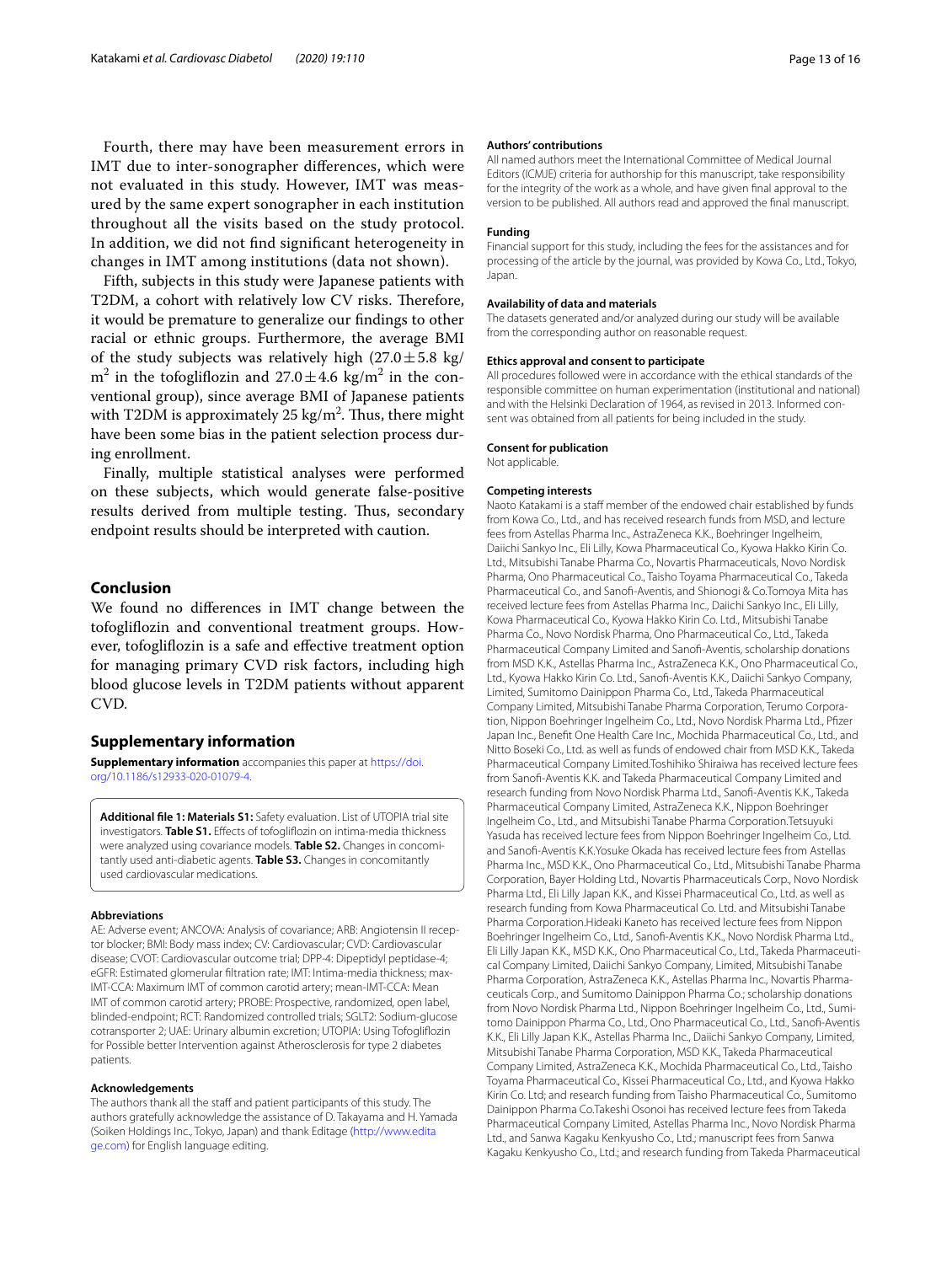Company Limited, Novo Nordisk Pharma Ltd., Astellas Pharma Inc., Sanwa Kagaku Kenkyusho Co., Ltd., Mitsubishi Tanabe Pharma Corporation, Nippon Boehringer Ingelheim Co., Ltd., Taisho Pharmaceutical Co., Ltd., Eli Lilly Japan K.K., Daiichi Sankyo Company, Limited, Bayer Holding Ltd., Kowa Pharmaceutical Co. Ltd., and AbbVie Inc.Nobuichi Kuribayashi has received lecture fees from Takeda Pharmaceutical Company Limited, Sanof-Aventis K.K., Novo Nordisk Pharma Ltd., MSD K.K., and Mitsubishi Tanabe Pharma Corporation.Satoru Sumitani has received lecture fees from Sumitomo Dainippon Pharma Co., Ltd.Yasunori Sato has received lecture fees from Mochida Pharmaceutical Co., Ltd.Hirotaka Watada has received lecture fees from Sumitomo Dainippon Pharma CO., Ltd., Bayer Yakuhin, Ltd. Sanof-Aventis K.K., MSD K.K., Astellas Pharma Inc., Takeda Pharmaceutical Company Ltd, Mitsubishi Tanabe Pharma Co., AstraZeneca K.K., Nippon Boehringer Ingelheim Co., Ltd., Eli Lilly Japan K.K., Novo Nordisk Pharma Ltd., Sanwa Kagaku Kenkyusho Co., Ltd., Kowa Co., Ltd., Novartis Pharmaceuticals Corp., Daiichi Sankyo Company, Ltd, Kyowa Hakko Kirin Co. Ltd., Ono Pharmaceutical Co., Ltd., and Kissei Pharmaceutical Co., Ltd. and research support from Novartis Pharmaceuticals Corp., Otsuka Pharmaceutical Co., Ltd., Eli Lilly Japan K.K., MSD K.K., Astellas Pharma Inc., Bayer Yakuhin, Ltd. Teijin Pharma Ltd., Ono Pharmaceutical Co., Ltd., Kissei Pharmaceutical Co., Ltd., Kyowa Hakko Kirin Co. Ltd., Kowa Pharmaceutical Co. Ltd., Sanof-Aventis K.K., Sanwa Kagaku Kenkyusho Co., Ltd., Daiichi Sankyo Company, Ltd, Sumitomo Dainippon Pharma Co., Ltd., Taisho Toyama Pharmaceutical Co., Ltd., Takeda Pharmaceutical Company Ltd, Mitsubishi Tanabe Pharma Corporation, Nippon Boehringer Ingelheim Co., Ltd., Novo Nordisk Pharma Ltd., Pfizer Japan Inc., Shionogi & Co., Ltd. Yakult, and Kissei Pharmaceutical Co., Ltd.Iichiro Shimomura has received lecture fees from Astellas Pharma Inc., AstraZeneca K.K., MSD K.K., Ono Pharmaceutical Co., Kyowa Kirin Co., Ltd., Kowa Company, Ltd., Sanof K.K., Sanwa Kagaku Kenkyusho Co., Daiichi Sankyo Co., Takeda Pharma K.K., Mitsubishi Tanabe Pharma Co., Teijin Pharma, Eli Lilly Japan K.K., Nippon Boehringer Ingelheim Co., Novartis Pharma K.K., Novo Nordisk Pharma, Mochida Pharmaceutical Co., Taisho Pharmaceutical Co. Ltd., Nippon Chemiphar Co., Ltd., Covidien Japan Inc., Amgen Astellas Biopharma K.K., KOBAYASHI Pharmaceutical Co., Ltd., Dainippon Sumitomo Pharma Co., Rohto Pharmaceutical Co., Ltd.; and research funds from Astellas Pharma Inc., MSD K.K, Ono Pharmaceutical Co., Kaken Pharmaceutical Co., Kyowa Kirin Co., Ltd., Sanof K.K., Shionogi & Co., Daiichi Sankyo Co., Dainippon Sumitomo Pharma Co., Takeda Pharma K.K., Mitsubishi Tanabe Pharma Co., Teijin Pharma, Novartis Pharma K.K., Novo Nordisk Pharma, Eli Lilly Japan K.K, Kowa Company, Ltd.; and consulting fees from AstraZeneca K.K., MSD K.K., Taisho Pharmaceutical Co. Ltd., Novo Nordisk Pharma, Lotte Co., Ltd.Hidenori Yoshii, Yutaka Umayahara, Tsunehiko Yamamoto, Kazuhisa Maeda, Hiroki Yokoyama, Keisuke Kosugi, Kentaro Ohtoshi, Isao Hayashi, Mamiko Tsugawa, Kayoko Ryomoto, Hideki Taki, Tadashi Nakamura, and Satoshi Kawashima declare that they have no confict of interest.

#### **Author details**

<sup>1</sup> Department of Metabolic Medicine, Osaka University Graduate School of Medicine, 2-2 Yamadaoka, Suita, Osaka 565-0871, Japan. 2 Department of Metabolism and Atherosclerosis, Osaka University Graduate School of Medicine, 2-2 Yamadaoka, Suita, Osaka 565-0871, Japan.<sup>3</sup> Department of Metabolism & Endocrinology, Juntendo University Graduate School of Medicine, Hongo 2-1-1, Bunkyo-ku, Tokyo 113-8421, Japan. 4 Department of Medicine, Diabetology & Endocrinology, Juntendo Tokyo Koto Geriatric Medical Center, Koto-ku, Tokyo 136-0075, Japan. 5 Shiraiwa Medical Clinic, 4-10-24 Hozenji, Kashiwara City, Osaka 582-0005, Japan. <sup>6</sup> Department of Diabetes and Endocrinology, Osaka Police Hospital, 10-31, Kitayama-cho, Tennoji-ku, Osaka 543-0035, Japan.<sup>7</sup> First Department of Internal Medicine, School of Medicine, University of Occupational and Environmental Health, Japan, 1-1, Iseigaoka, Yahatanishi-ku, Kitakyushu 807-8555, Japan. 8 Department of Diabetes and Endocrinology, Osaka General Medical Center, 3-1-56, Bandai-Higashi, Sumiyoshi-ku, Osaka 558-8558, Japan. <sup>9</sup> Department of Diabetes, Endocrinology and Metabolism, Kawasaki Medical School, 577 Matsushima, Kurashiki, Okayama 701-0192, Japan. 10 Nakakinen Clinic, 745-5, Nakadai, Naka City, Ibaraki 311-0113, Japan. <sup>11</sup> Diabetes and Endocrinology, Kansai Rosai Hospital, 3-1-69, Inabaso, Amagasaki City, Hyogo, Japan. 12 Misaki Naika Clinic, 6-44-9, Futawa-higashi, Funabashi City, Chiba, Japan. <sup>13</sup> Kitasenri Maeda Clinic, 4-119 Furuedai, Suita, Osaka 565-0874, Japan. <sup>14</sup> Jiyugaoka Medical Clinic, West 6, South 6-4-3, Obihiro, Hokkaido 080-0016, Japan. <sup>15</sup> Kosugi Medical Clinic, 3-9, Tamatsukurimoto-cho, Tennoji-ku, Osaka 543-0014, Japan.<br><sup>16</sup> Otoshi Medical Clinic, 8-47, Kakudacho, Osaka Kita-ku, Osaka 530-0017, Japan. 17 Hayashi Clinic, 3-9-23 Koshienguchi, Nishinomiya, Hyogo 663-8113,

Japan. 18 Center for Diabetes and Endocrinology, Nippon Life Hospital, 2-1-54 Enokojima, Nishi-ku, Osaka 550-0006, Japan. 19 Department of Endocrinology and Metabolism, Ikeda Municipal Hospital, 3-1-18, Jonan, Ikeda, Osaka 563-8510, Japan. <sup>20</sup> Center for Diabetes Mellitus, Osaka Rosai Hospital, 1179-3 Nagasone-cho, Kita-ku, Sakai, Osaka 591-8025, Japan. 21 Diabetes Center, National Hospital Organization Osaka National Hospital, 2-1-14, Hoenzaka, Chuo-ku, Osaka 540-0006, Japan. 22 Department of Internal Medicine, Kawasaki Hospital, 3-3-1, Higashiyamacho, Kobe Hyogo-ku, Hyogo 652-0042, Japan.<br><sup>23</sup> Kanda Naika Clinic, 5-21-3, Hannancho, Osaka Abeno-ku, Osaka 545-0021, Japan. <sup>24</sup> Department of Preventive Medicine and Public Health, Keio University School of Medicine, 45 Shinanomachi Shinjuku-ku, Tokyo 160-8582, Japan.

# Received: 6 April 2020 Accepted: 2 July 2020<br>Published online: 09 July 2020

#### **References**

- <span id="page-13-0"></span>1. Frier BM, Schernthaner G, Heller SR. Hypoglycemia and cardiovascular risks. Diabetes Care. 2011;34(Suppl 2):S132–7.
- 2. Khunti K, Davies M, Majeed A, Thorsted BL, Wolden ML, Paul SK. Hypoglycemia and risk of cardiovascular disease and all-cause mortality in insulintreated people with type 1 and type 2 diabetes: a cohort study. Diabetes Care. 2015;38:316–22.
- <span id="page-13-1"></span>3. Hsu PF, Sung SH, Cheng HM, Yeh JS, Liu WL, Chan WL, Chen CH, Chou P, Chuang SY. Association of clinical symptomatic hypoglycemia with cardiovascular events and total mortality in type 2 diabetes. Diabetes Care. 2013;36:894–900.
- <span id="page-13-2"></span>4. Vasilakou D, Karagiannis T, Athanasiadou E, Mainou M, Liakos A, Bekiari E, Sarigianni M, Matthews DR, Tsapas A. Sodium glucose cotransporter 2 inhibitors for type 2 diabetes: a systematic review and meta-analysis. Ann Intern Med. 2013;159:262–74.
- <span id="page-13-3"></span>5. Heerspink HJ, Perkins BA, Fitchett DH, Husain M, Cherney DZ. Sodium glucose cotransporter 2 inhibitors in the treatment of diabetes mellitus: cardiovascular and kidney efects, potential mechanisms, and clinical applications. Circulation. 2016;134:752–72.
- <span id="page-13-4"></span>Zinman B, Wanner C, Lachin JM, Fitchett D, Bluhmki E, Hantel S, Mattheus M, Devins T, Johansen OE, Woerle HJ, Broedl UC, Inzucchi SE. Empaglifozin, cardiovascular outcomes, and mortality in type 2 diabetes. N Engl J Med. 2015;373:211721–8.
- <span id="page-13-5"></span>7. Neal B, Perkovic V, Mahaffey KW, de Zeeuw D, Fulcher G, Erondu N, Shaw W, Law G, Desai M, Matthews D, CANVAS Program Collaborative Group. Canaglifozin and cardiovascular and renal events in type 2 diabetes. N Engl J Med. 2017;377:644–57.
- <span id="page-13-11"></span>8. Sattar N, McLaren J, Kristensen SL, Preiss D, McMurray JJ. SGLT2 inhibition and cardiovascular events: why did EMPA-REG outcomes surprise and what were the likely mechanisms? Diabetologia. 2016;59:1333–9.
- <span id="page-13-6"></span>9. Abdul-Ghani M, Del Prato S, Chilton R, DeFronzo RA. SGLT2 inhibitors and cardiovascular risk: lessons learned from the EMPA-REG OUTCOME study. Diabetes Care. 2016;39:717–25.
- <span id="page-13-7"></span>10. Shigiyama F, Kumashiro N, Miyagi M, Ikehara K, Kanda E, Uchino H, Hirose T. Efectiveness of dapaglifozin on vascular endothelial function and glycemic control in patients with early-stage type 2 diabetes mellitus: DEFENCE study. Cardiovasc Diabetol. 2017;16:84.
- <span id="page-13-8"></span>11. Kaku K, Watada H, Iwamoto Y, Utsunomiya K, Terauchi Y, Tobe K, Tanizawa Y, Araki E, Ueda M, Suganami H, Watanabe D. Efficacy and safety of monotherapy with the novel sodium/glucose cotransporter-2 inhibitor tofoglifozin in Japanese patients with type 2 diabetes mellitus: a combined Phase 2 and 3 randomized, placebo-controlled, double-blind, parallel-group comparative study. Cardiovasc Diabetol. 2014;13:65.
- <span id="page-13-9"></span>12. Tanizawa Y, Kaku K, Araki E, Tobe K, Terauchi Y, Utsunomiya K, Iwamoto Y, Watada H, Ohtsuka W, Watanabe D, Suganami H, Tofoglifozin 004 and 005 Study group. Long-term safety and efficacy of tofogliflozin, a selective inhibitor of sodium-glucose cotransporter 2, as monotherapy or in combination with other oral antidiabetic agents in Japanese patients with type 2 diabetes mellitus: multicenter, open-label, randomized controlled trials. Expert Opin Pharmacother. 2014;15:749–66.
- <span id="page-13-10"></span>13. Suzuki M, Honda K, Fukazawa M, Ozawa K, Hagita H, Kawai T, Takeda M, Yata T, Kawai M, Fukuzawa T, Kobayashi T, Sato T, Kawabe Y, Ikeda S. Tofoglifozin, a potent and highly specifc sodium/glucose cotransporter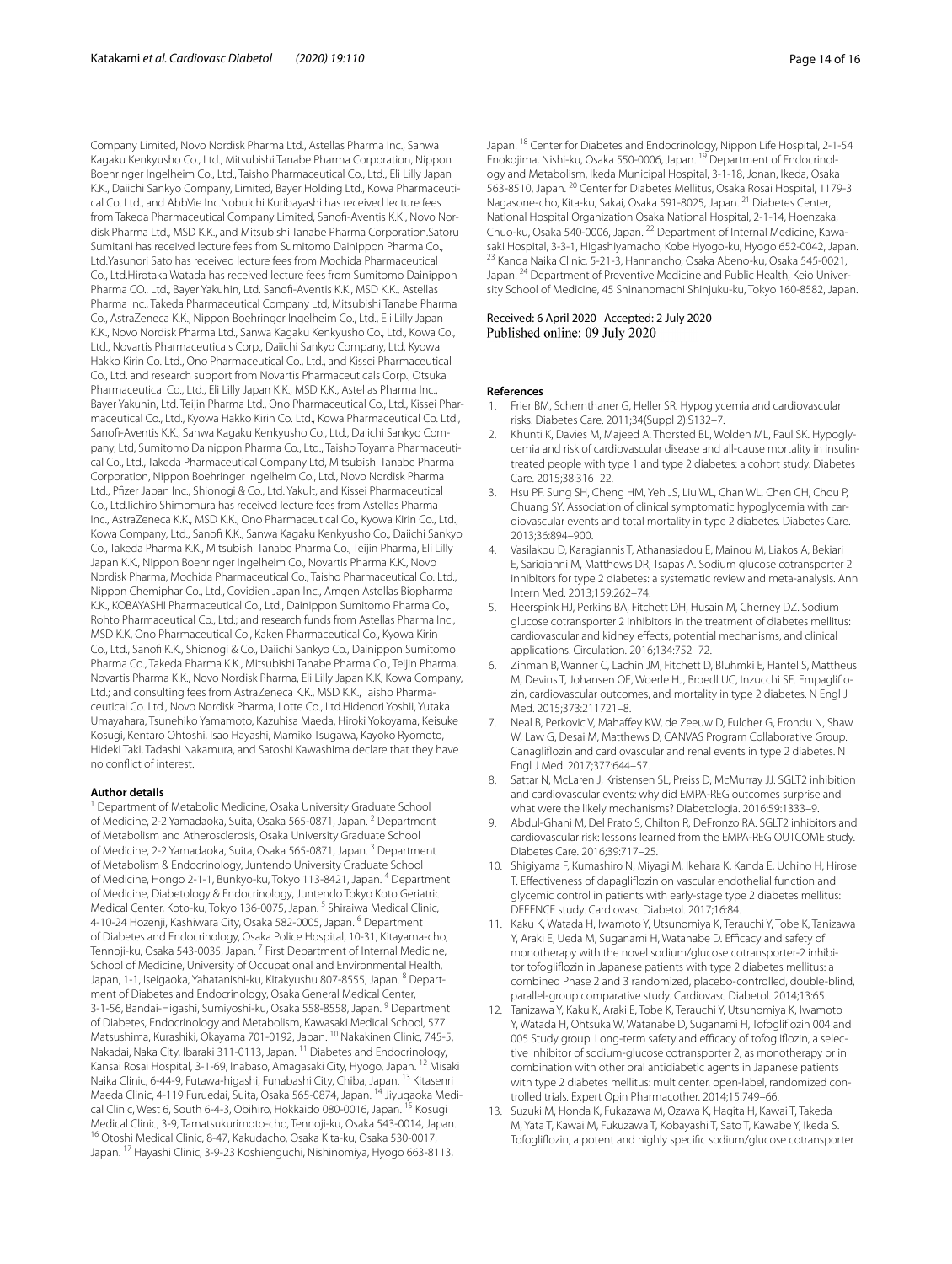2 inhibitor, improves glycemic control in diabetic rats and mice. J Pharmacol Exp Ther. 2012;341:692–701.

- <span id="page-14-0"></span>14. Nagata T, Fukazawa M, Honda K, Yata T, Kawai M, Yamane M, Murao N, Yamaguchi K, Kato M, Mitsui T, Suzuki Y, Ikeda S, Kawabe Y. Selective SGLT2 inhibition by tofoglifozin reduces renal glucose reabsorption under hyperglycemic but not under hypo- or euglycemic conditions in rats. Am J Physiol Endocrinol Metab. 2013;304:E414–23.
- <span id="page-14-1"></span>15. Takeishi S, Tsuboi H, Takekoshi S. Comparison of tofoglifozin 20 mg and ipraglifozin 50 mg used together with insulin glargine 300 U/mL using continuous glucose monitoring (CGM): a randomized crossover study. Endocr J. 2017;64:995–1005.
- <span id="page-14-2"></span>16. Katakami N, Mita T, Gosho M, Takahara M, Irie Y, Yasuda T, Matsuoka TA, Osonoi T, Watada H, Shimomura I. Clinical utility of carotid ultrasonography in the prediction of cardiovascular events in patients with diabetes a combined analysis of data obtained in fve longitudinal studies. J Atheroscler Thromb. 2018;25:1053–66.
- <span id="page-14-3"></span>17. Taylor AJ, Kent SM, Flaherty PJ, Coyle LC, Markwood TT, Vernalis MN. ARBITER: arterial biology for the investigation of the treatment effects of reducing cholesterol: a randomized trial comparing the efects of atorvastatin and pravastatin on carotid intima medial thickness. Circulation. 2002;106:2055–60.
- <span id="page-14-27"></span>18. MacMahon S, Sharpe N, Gamble G, Hart H, Scott J, Simes J, White H. Efects of lowering average of below-average cholesterol levels on the progression of carotid atherosclerosis: results of the LIPID Atherosclerosis Substudy. LIPID Trial Research Group. Circulation. 1998;97(18):1784–90.
- <span id="page-14-24"></span>19. Katakami N, Yamasaki Y, Hayaishi-Okano R, Ohtoshi K, Kaneto H, Matsuhisa M, Kosugi K, Hori M. Metformin or gliclazide, rather than glibenclamide, attenuate progression of carotid intima-media thickness in subjects with type 2 diabetes. Diabetologia. 2004;47:1906–13.
- <span id="page-14-25"></span>20. Matsumoto K, Sera Y, Abe Y, Tominaga T, Yeki Y, Miyake S. Metformin attenuates progression of carotid arterial wall thickness in patients with type 2 diabetes. Diabet Res Clin Pract. 2004;64:225–8.
- <span id="page-14-9"></span>21. Mita T, Katakami N, Yoshii H, Onuma T, Kaneto H, Osonoi T, Shiraiwa T, Kosugi K, Umayahara Y, Yamamoto T, Yokoyama H, Kuribayashi N, Jinnouchi H, Gosho M, Shimomura I, Watada H, Collaborators on the Study of Preventive Efects of Alogliptin on Diabetic Atherosclerosis (SPEAD-A) Trial. Sitagliptin attenuates the progression of carotid intima-media thickening in insulin-treated patients with type 2 diabetes: the sitagliptin preventive study of intima-media thickness evaluation (SPIKE): a randomized controlled trial. Diabetes Care. 2016;39:455–64.
- <span id="page-14-10"></span>22. Mita T, Katakami N, Yoshii H, Onuma T, Kaneto H, Osonoi T, Shiraiwa T, Kosugi K, Umayahara Y, Yamamoto T, Yokoyama H, Kuribayashi N, Jinnouchi H, Gosho M, Shimomura I, Watada H, Collaborators on the Study of Preventive Efects of Alogliptin on Diabetic Atherosclerosis (SPEAD-A) Trial. Alogliptin, a dipeptidyl peptidase 4 inhibitor, prevents the progression of carotid atherosclerosis in patients with type 2 diabetes: the study of preventive efects of alogliptin on diabetic atherosclerosis (SPEAD-A). Diabetes Care. 2016;39:139–48.
- <span id="page-14-26"></span>23. Mörtsell D, Malmqvist K, Held C, Kahan T. Irbesartan reduces common carotid artery intima-media thickness in hypertensive patients when compared with atenolol: the Swedish Irbesartan Left Ventricular Hypertrophy Investigation versus Atenolol (SILVHIA) study. J Intern Med. 2007;261:472–9.
- <span id="page-14-4"></span>24. Ono H, Minatoguchi S, Watanabe K, Yamada Y, Mizukusa T, Kawasaki H, Takahashi H, Uno T, Tsukamoto T, Hiei K, Fujiwara H. Candesartan decreases carotid intima-media thickness by enhancing nitric oxide and decreasing oxidative stress in patients with hypertension. Hypertens Res. 2008;31:271–9.
- <span id="page-14-5"></span>25. Katakami N, Mita T, Yoshii H, Shiraiwa T, Yasuda T, Okada Y, Umayahara Y, Kaneto H, Osonoi T, Yamamoto T, Kuribayashi N, Maeda K, Yokoyama H, Kosugi K, Ohtoshi K, Hayashi I, Sumitani S, Tsugawa M, Ohashi M, Taki H, Nakamura T, Kawashima S, Sato Y, Watada H, Shimomura I, UTOPIA Study Investigators. Rationale, design, and baseline characteristics of the UTO-PIA trial for preventing diabetic atherosclerosis using an SGLT2 inhibitor: a prospective, randomized, open-label, parallel-group comparative study. Diabetes Ther. 2017;8:999–1013.
- <span id="page-14-6"></span>26. The Japan Diabetes Society: Treatment Guide for Diabetes 2014–2015, ed by the Editorial Committee Members of "Treatment Guide for Diabetes" (Araki E, Inagaki N, Inoguchi T, Utsunomiya K, Tanizawa Y, Nakamura J, Noda M, Watada H, Imamura S), Bunkodo Co., Ltd., Tokyo, Japan, 2014.
- <span id="page-14-7"></span>27. Terminology and Diagnostic Criteria Committee, Japan Society of Ultrasonics in Medicine. Subcommittee for preparing guidelines for ultrasound diagnosis of carotid artery: standard method for ultrasound evaluation of carotid artery lesions. Jpn J Med Ultrasonics. 2009;36:501-18.
- <span id="page-14-8"></span>28. Yanase T, Nasu S, Mukuta Y, Shimizu Y, Nishihara T, Okabe T, Nomura M, Inoguchi T, Nawata H. Evaluation of a new carotid intima-media thickness measurement by B-Mode ultrasonography using an innovative measurement software, Intimascope. Am J Hypertens. 2006;19:1206–12.
- <span id="page-14-11"></span>29. Matsuo S, Imai E, Horio M, Yasuda Y, Tomita K, Nitta K, Yamagata K, Tomino Y, Yokoyama H, Hishida A. Revised equations for estimated GFR from serum creatinine in Japan. Am J Kidney Dis. 2009;53:982–92.
- <span id="page-14-12"></span>30. Yokoyama H, Katakami N, Yamasaki Y. Recent advances of intervention to inhibit progression of carotid intima-media thickness in patients with type 2 diabetes mellitus. Stroke. 2006;37:2420–7.
- <span id="page-14-13"></span>31. Lin B, Koibuchi N, Hasegawa Y, Sueta D, Toyama K, Uekawa K, Ma M, Nakagawa T, Kusaka H, Kim-Mitsuyama S. Glycemic control with empaglifozin, a novel selective SGLT2 inhibitor, ameliorates cardiovascular injury and cognitive dysfunction in obese and type 2 diabetic mice. Cardiovasc Diabetol. 2014;13:148.
- 32. Han JH, Oh TJ, Lee G, Maeng HJ, Lee DH, Kim KM, Choi SH, Jang HC, Lee HS, Park KS, Kim YB, Lim S. The beneficial effects of empagliflozin, an SGLT2 inhibitor, on atherosclerosis in ApoE -/- mice fed a western diet. Diabetologia. 2017;60:364–76.
- <span id="page-14-14"></span>33. Nasiri-Ansari Ν, Dimitriadis GK, Agrogiannis G, Perrea D, Kostakis ID, Kaltsas G, Papavassiliou AG, Randeva HS, Kassi E. Canaglifozin attenuates the progression of atherosclerosis and infammation process in APOE knockout mice. Cardiovasc Diabetol. 2018;17:106.
- <span id="page-14-15"></span>34. Wang X, Dalmeijer GW, den Ruijter HM, Anderson TJ, Britton AR, Dekker J, Engström G, Evans GW, de Graaf J, Grobbee DE, Hedblad B, Holewijn S, Ikeda A, Kauhanen J, Kitagawa K, Kitamura A, Kurl S, Lonn EM, Lorenz MW, Mathiesen EB, Nijpels G, Okazaki S, Polak JF, Price JF, Rembold CM, Rosvall M, Rundek T, Salonen JT, Sitzer M, Stehouwer CDA, Tuomainen TP, Peters SAE, Bots ML. Clustering of cardiovascular risk factors and carotid intimamedia thickness: the USE-IMT study. PLoS ONE. 2017;21:e0173393. [https](https://doi.org/10.1371/journal.pone.0173393) [://doi.org/10.1371/journal.pone.0173393.](https://doi.org/10.1371/journal.pone.0173393)
- <span id="page-14-16"></span>35. Lorenz MW, Markus HS, Bots ML, Rosvall M, Sitzer M. Prediction of clinical cardiovascular events with carotid intima-media thickness: a systematic review and meta-analysis. Circulation. 2007;115:459–67.
- <span id="page-14-17"></span>36. Goldberger ZD, Valle JA, Dandekar VK, Chan PS, Ko DT, Nallamothu BK. Are changes in carotid intima-media thickness related to risk of nonfatal myocardial infarction? A critical review and meta-regression analysis. Am Heart J. 2010;160:701–14.
- 37. Kokubo Y, Watanabe M, Higashiyama A, Nakao YM, Nakamura F, Miyamoto Y. Impact of intima-media thickness progression in the common carotid arteries on the risk of incident cardiovascular disease in the Suita Study. J Am Heart Assoc. 2018;7:e007720.
- <span id="page-14-18"></span>38. Sabeti S, Schlager O, Exner M, Mlekusch W, Amighi J, Dick P, Maurer G, Huber K, Koppensteiner R, Wagner O, Minar E, Schillinger M. Progression of carotid stenosis detected by duplex ultrasonography predicts adverse outcomes in cardiovascular high-risk patients. Stroke. 2007;38:2887–94.
- <span id="page-14-19"></span>39. Irace C, Casciaro F, Scavelli FB, Oliverio R, Cutruzzolà A, Cortese C, Gnasso A. Empaglifozin infuences blood viscosity and wall shear stress in subjects with type 2 diabetes mellitus compared with incretin-based therapy. Cardiovasc Diabetol. 2018;17:52.
- <span id="page-14-20"></span>40. Nomiyama T, Shimono D, Horikawa T, Fujimura Y, Ohsako T, Terawaki Y, Fukuda T, Motonaga R, Tanabe M, Yanase T, Collaborators of Fukuoka Study of Ipragliflozin (FUSION) trial. Efficacy and safety of sodium-glucose cotransporter 2 inhibitor ipraglifozin on glycemic control and cardiovascular parameters in Japanese patients with type 2 diabetes mellitus; Fukuoka Study of Ipraglifozin (FUSION). Endocr J. 2018;65:859–67.
- <span id="page-14-21"></span>41. Fathi R, Marwick TH. Noninvasive tests of vascular function and structure: why and how to perform them. Am Heart J. 2001;141:694–703.
- <span id="page-14-22"></span>42. Tanaka A, Shimabukuro M, Machii N, Teragawa H, Okada Y, Shima KR, Takamura T, Taguchi I, Hisauchi I, Toyoda S, Matsuzawa Y, Tomiyama H, Yamaoka-Tojo M, Yoshida H, Sato Y, Ikehara Y, Ueda S, Higashi Y, Node K, EMBLEM Investigators. Efect of empaglifozin on endothelial function in patients with type 2 diabetes and cardiovascular disease: results from the multicenter, randomized, placebo-controlled, double-blind EMBLEM trial. Diabetes Care. 2019;42:e159–61.
- <span id="page-14-23"></span>43. Wiviott SD, Raz I, Bonaca MP, Mosenzon O, Kato ET, Cahn A, Silverman MG, Zelniker TA, Kuder JF, Murphy SA, Bhatt DL, Leiter LA, McGuire DK, Wilding